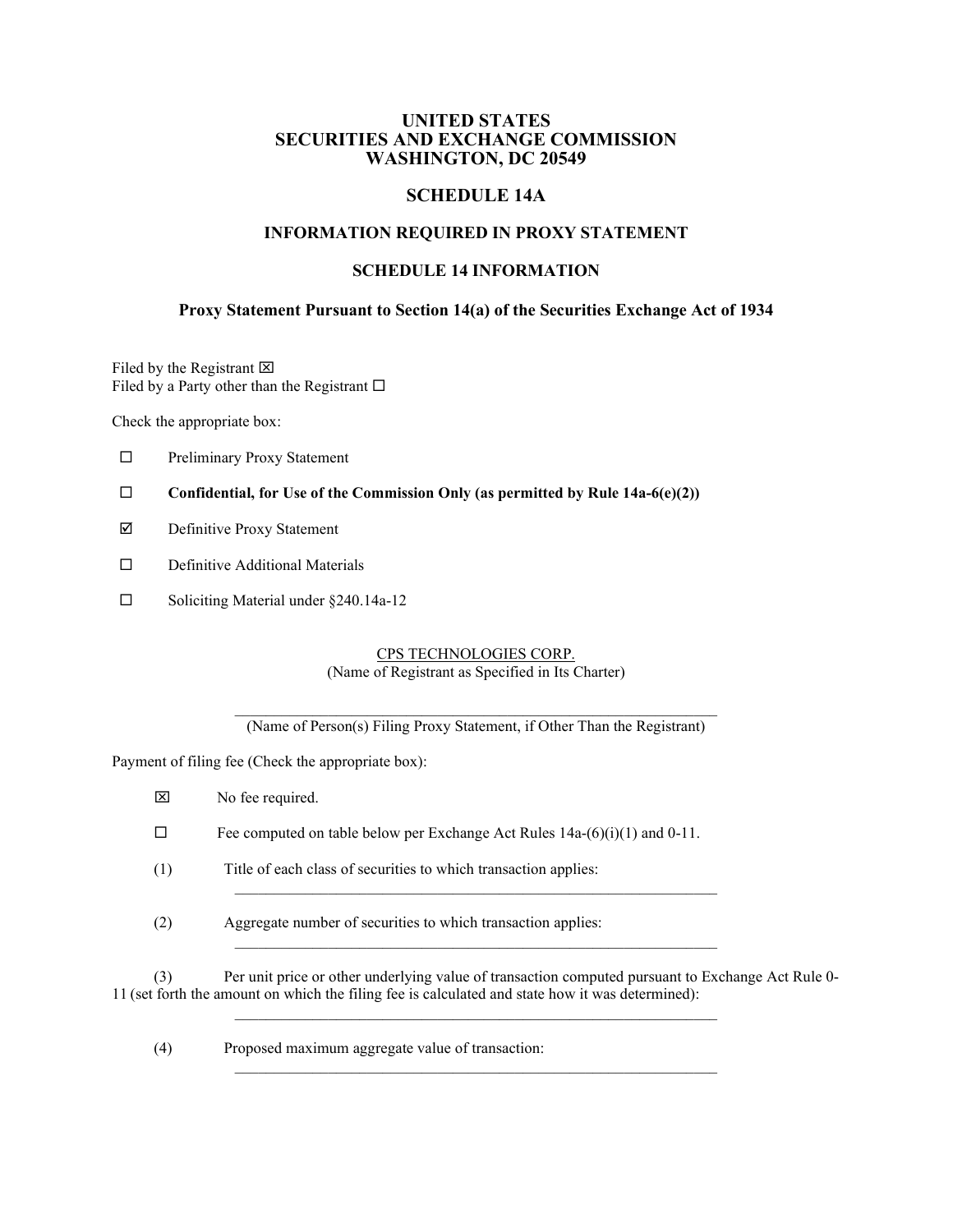- (5) Total fee paid:
- $\Box$  Fee paid previously with preliminary materials.

 $\Box$  Check box if any part of the fee is offset as provided by Exchange Act Rule 0-11(a)(2) and identify the filing for which the offsetting fee was paid previously. Identify the previous filing by registration statement number, or the Form or Schedule and the date of its filing.

 $\_$  , and the set of the set of the set of the set of the set of the set of the set of the set of the set of the set of the set of the set of the set of the set of the set of the set of the set of the set of the set of th

| (1) | Amount Previously Paid:                       |
|-----|-----------------------------------------------|
| (2) | Form, Schedule or Registration Statement No.: |
| (3) | Filing Party:                                 |
| (4) | Date Filed:                                   |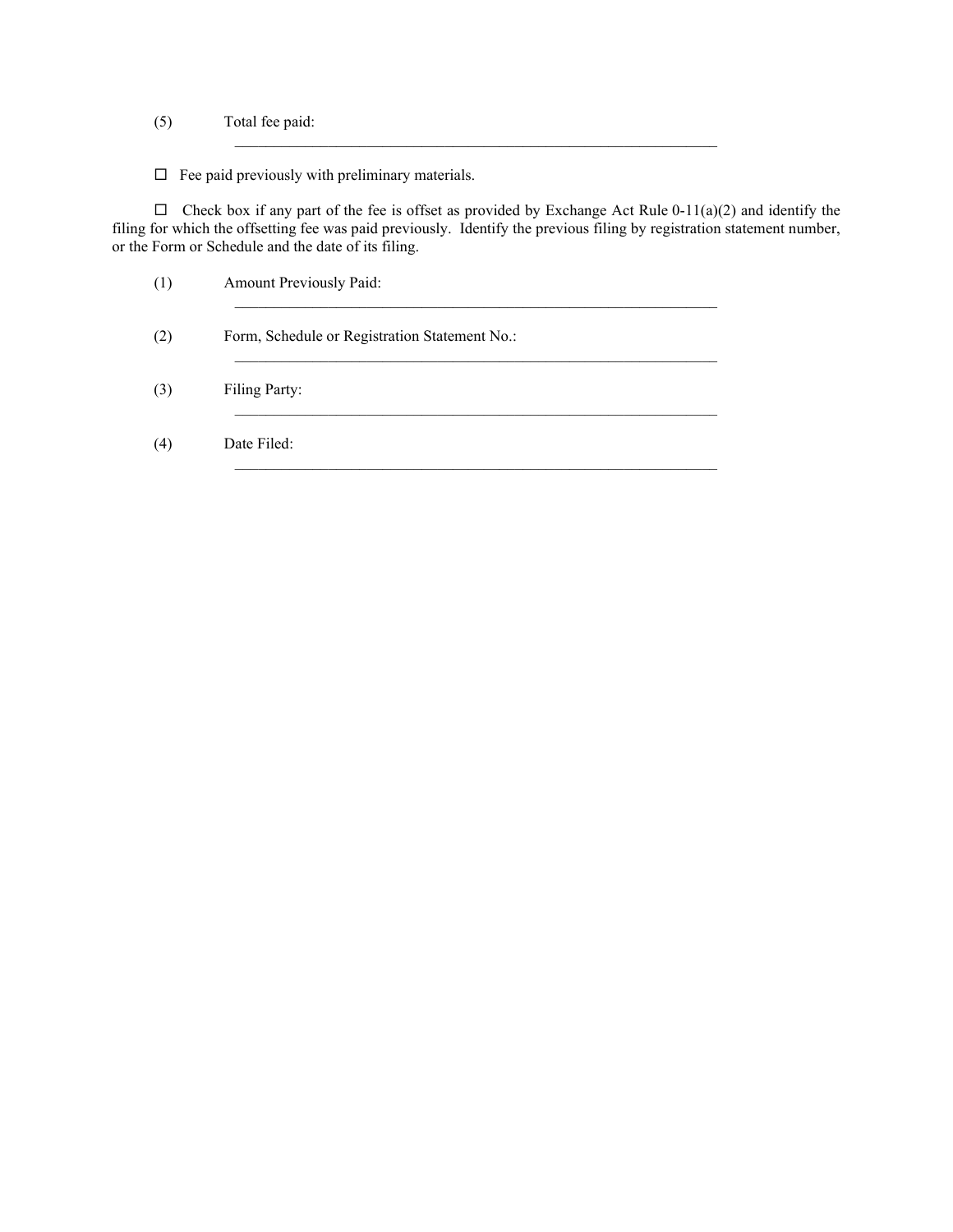# **CPS TECHNOLOGIES CORP.**

# **Notice of Annual Meeting of Stockholders To Be Held April 29, 2022**

To Our Stockholders:

NOTICE IS HEREBY GIVEN that the 2022 Annual Meeting of Stockholders (the "Meeting") of CPS Technologies Corp., a Delaware corporation (the "Company"), will be held at the offices of Nutter McClennen & Fish LLP located at 155 Seaport Blvd., Boston, Massachusetts 02210, at 10:00 a.m. (local time) on Friday, April 29, 2022, to:

- 1. Elect five directors to serve on the Board of Directors until the next annual meeting of stockholders and until their successors are elected and qualified;
- 2. Hold a stockholder advisory vote on the compensation of the Company's named executive officers as disclosed in the proxy statement for the Meeting;
- 3. Ratify the appointment of Wolf & Company, P.C. as the independent registered public accounting firm of the Company for the fiscal year ending December 31, 2022; and
- 4. Consider and act upon such other business and matters as may properly come before the Meeting or any adjournments thereof.

Only stockholders of record of the Company at the close of business on Friday, March 11, 2022 are entitled to notice of and to vote at the Meeting or any adjournments thereof.

All stockholders are cordially invited to attend the Meeting. Whether or not you expect to attend the Meeting, please promptly vote over the Internet or by telephone in accordance with the instructions on the enclosed proxy card, or complete, sign, date and return the enclosed proxy card in the envelope provided, at your earliest convenience. If you vote by proxy, you may nevertheless attend the Meeting and vote your shares in person.

A copy of the Company's Annual Report on Form 10-K for the fiscal year ended December 25, 2021, which contains financial statements and other information of interest to stockholders, accompanies this Notice and the attached Proxy Statement.

> *By Order of the Board of Directors*, Susan E. April, Secretary

Norton, Massachusetts March 16, 2022

*It is important that your shares be represented at the Meeting. Whether or not you plan to attend the Meeting, please vote via the Internet, telephone or by returning the enclosed proxy card in the envelope provided, which requires no postage if mailed in the United States.*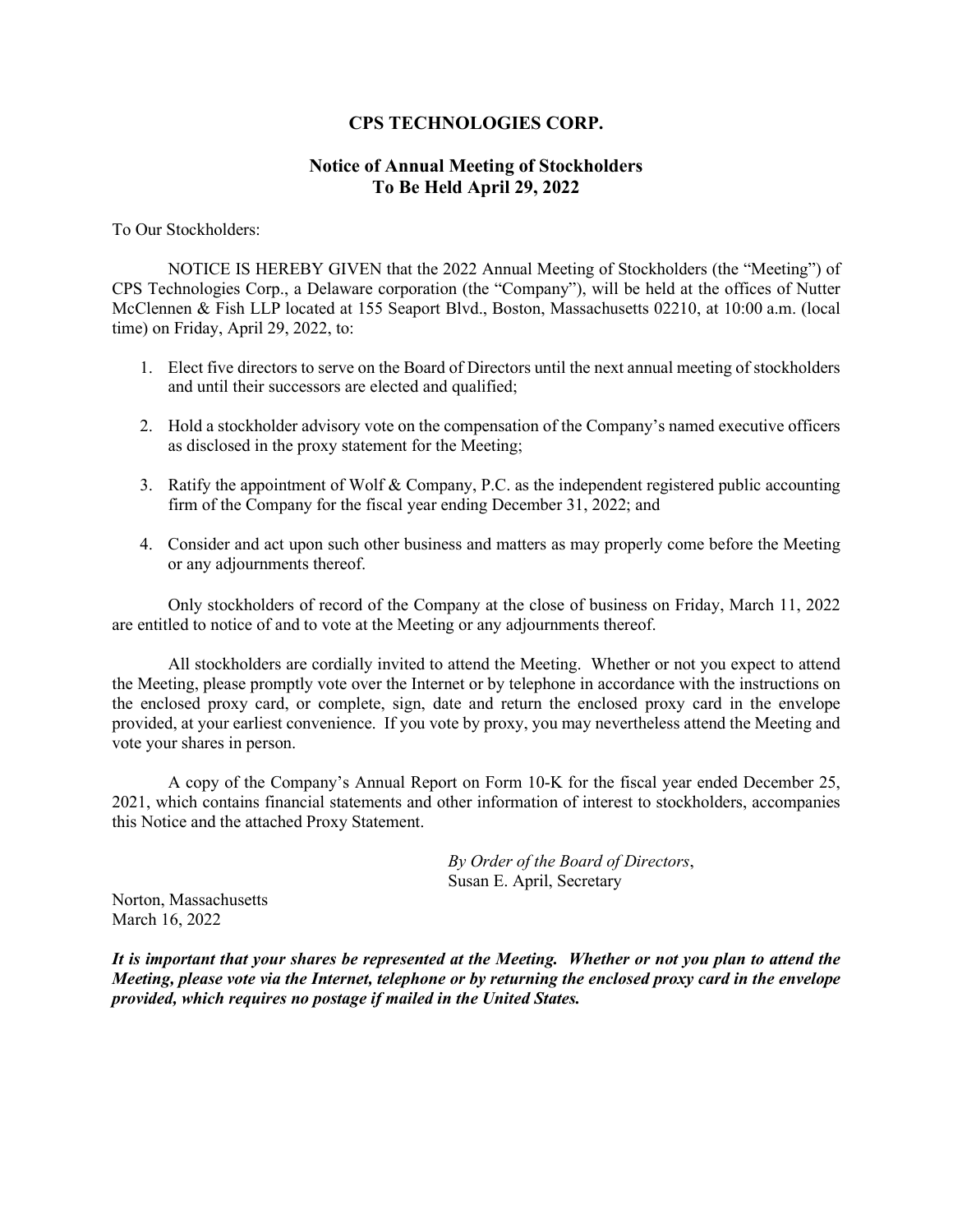## **Important Notice Regarding the Availability of Proxy Materials for the Annual Stockholder Meeting to be Held on April 29, 2022**

This Proxy Statement and related materials are available at the Company's website at https://cpstechnologysolutions.com/financial-reports/ under "All SEC Filings".

This Proxy Statement relates to the Company's 2022 Annual Meeting of Stockholders to be held on Friday, April 29, 2022 at 10:00 a.m. (local time) at the offices of Nutter McClennen & Fish LLP located at 155 Seaport Blvd., Boston, Massachusetts 02210. The matters to be voted upon at such meeting are:

- (1) the election of five directors to serve on the Board of Directors until the next annual meeting of stockholders and until their successors are elected and qualified;
- (2) a stockholder advisory vote on the compensation of the Company's named executive officers as disclosed in the proxy statement for the meeting; and
- (3) the ratification of Wolf & Company, P.C. as the independent registered public accounting firm of the Company for the fiscal year ending December 31, 2022.

Stockholders will also consider and act upon such other business and matters as may properly come before such meeting or any adjournments thereof.

Only stockholders of record at the close of business on Friday, March 11, 2022 are entitled to notice of and to vote at the meeting and any adjournments thereof.

Materials that will be available electronically at the website identified above include:

- the Proxy Statement for the meeting, which includes the Notice of Annual Meeting of Stockholders;
- the form of proxy card; and
- the Company's Annual Report on Form 10-K for the fiscal year ended December 25, 2021.

If you wish to attend the meeting in person and need directions, please contact Investor Relations at (508) 222-0614. Instructions on how to vote via the Internet or by telephone, and how to complete, sign, date and return the proxy card, are provided on the card.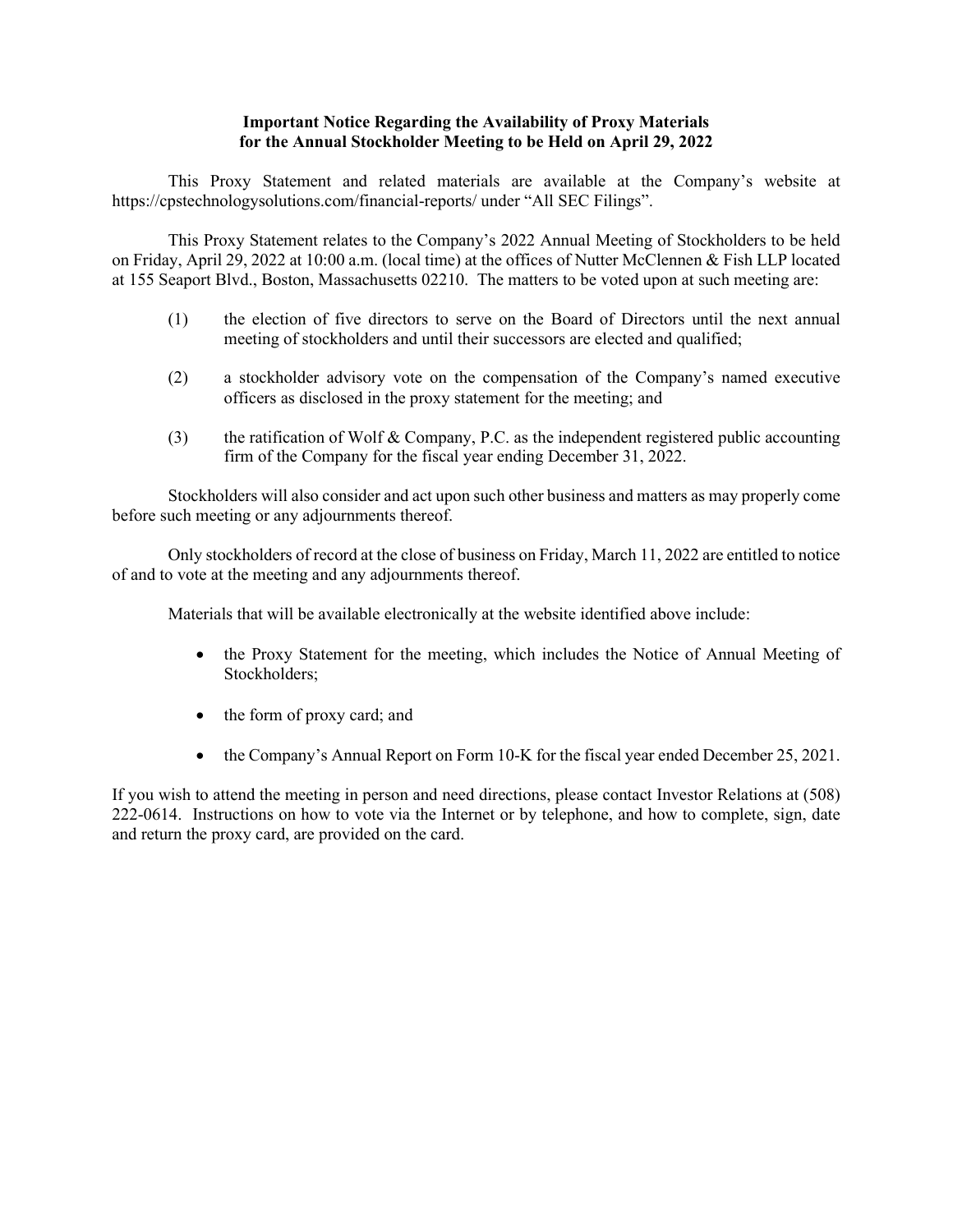## **CPS TECHNOLOGIES CORP.**

111 South Worcester Street Norton, MA 02766

# **PROXY STATEMENT for the 2022 Annual Meeting of Stockholders**

#### **April 29, 2022**

This Proxy Statement is being furnished in connection with the solicitation of proxies by the Board of Directors of CPS Technologies Corp., a Delaware corporation (the "Company"), for use at the Company's 2022 Annual Meeting of Stockholders and any adjournments thereof (the "Meeting"), to be held at the offices of Nutter McClennen & Fish LLP located at 155 Seaport Blvd., Boston, Massachusetts 02210, at 10:00 a.m. (local time) on Friday, April 29, 2022.

It is expected that the Notice of Meeting, this Proxy Statement and the accompanying proxy card, and the Company's Annual Report on Form 10-K for the fiscal year ended December 25, 2021 containing financial statements and other information of interest to stockholders, will be mailed to stockholders on or about March 24, 2022.

## **The Annual Meeting**

At the Meeting, stockholders will vote on the following proposals:

- (1) election of five directors to serve on the Board of Directors until the next annual meeting of stockholders and until their successors are elected and qualified;
- (2) a stockholder advisory vote on the compensation of the Company's named executive officers as disclosed in this Proxy Statement; and
- (3) ratification of Wolf & Company, P.C. as the independent registered public accounting firm of the Company for the fiscal year ending December 25, 2022.

In addition, management will report on the Company's performance during fiscal year 2021 and respond to questions from stockholders.

## **Who Can Vote**

Only record holders of shares of the common stock, par value \$0.01 per share, of the Company (the "Common Stock") as of the close of business on Friday, March 11, 2022 (the "Record Date") are entitled to notice of and to vote at the Meeting.

As of the Record Date, there were 14,395,952 shares of the Company's Common Stock outstanding and entitled to vote. The shares of Common Stock are the only voting securities of the Company. Stockholders are entitled to cast one vote for each share of Common Stock held of record.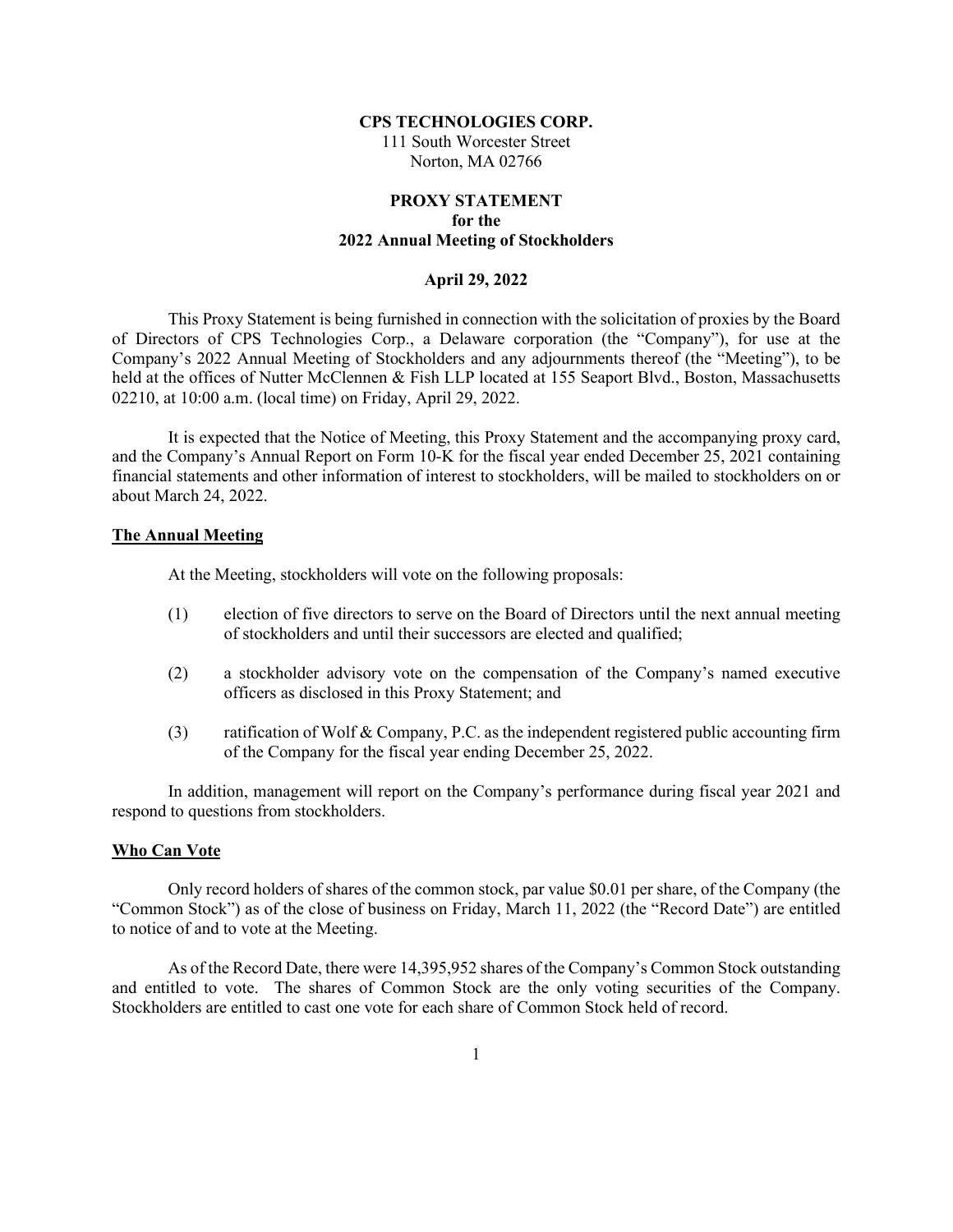## **How to Vote**

You may vote using any of the following methods:

- **Telephone or the Internet**. You may vote by telephone by calling 1-800-652-VOTE (8683) within the United States, U.S. territories and Canada, or online by visiting the website [www.investorvote.com/CPSH.](http://www.investorvote.com/CPSH) The availability of telephone and Internet voting for beneficial owners will depend on the voting processes of your broker, bank or other institution that holds your shares. We therefore recommend that you follow the voting instructions in the materials you receive from your broker, bank or other institution.
- **Proxy card**. You may vote by filling out the proxy card that accompanies this Proxy Statement and returning it in the envelope provided.
- In person at the Meeting. All stockholders may vote in person at the Meeting. You may also be represented at the Meeting by another person by executing a proper proxy designating that person. If you are a beneficial owner of shares, you must obtain a legal proxy from your broker, bank, trustee or other nominee and present it with your ballot when you vote in person at the Meeting.

## **Record Owners and Beneficial Owners**

If your shares are registered directly in your name with the Company's transfer agent, Computershare, you are the record holder of those shares, and the proxy materials were sent directly to you by the Company.

If your shares are held for you in a brokerage, bank or other institutional account or by a trustee or other nominee, you are the "beneficial owner" of shares held in "street name" – you are not the record holder. As a beneficial owner, you have the right to instruct your broker, bank, trustee or other nominee how to vote your shares.

## **Proxy Voting and Revoking a Proxy**

If a proxy is properly executed in time to be voted at the Meeting, and is not subsequently revoked, the shares represented will be voted in accordance with the instructions marked thereon or otherwise provided. SIGNED PROXIES RETURNED TO THE COMPANY AND NOT MARKED TO THE CONTRARY WILL BE VOTED AS RECOMMENDED BY THE BOARD OF DIRECTORS. Thus, proxies not marked to the contrary will be voted:

- in favor of the nominees for election to the Board,
- in favor of the compensation of our named executive officers as disclosed in this Proxy Statement, and
- in favor of ratification of the Company's independent registered public accounting firm.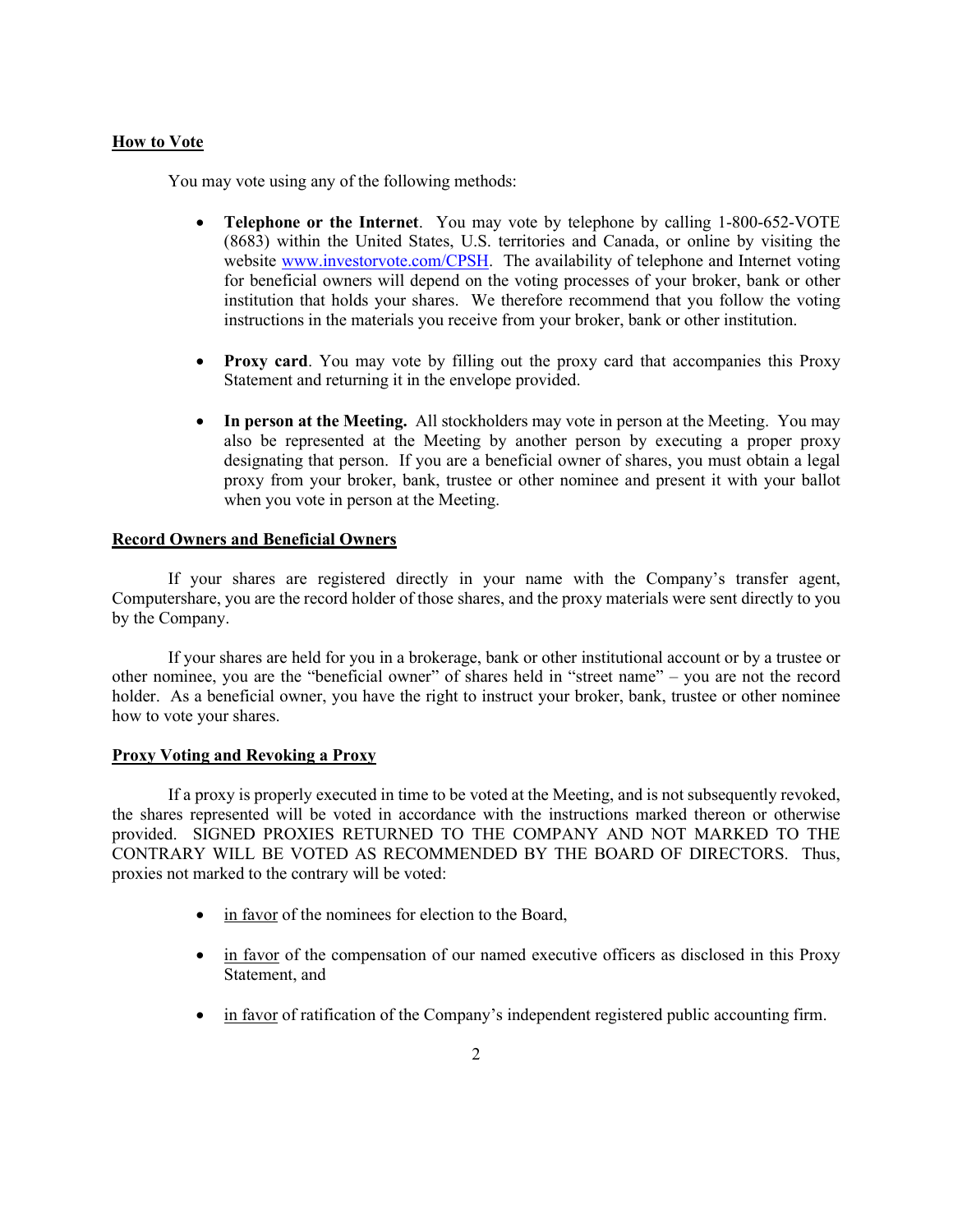Any stockholder may revoke a proxy at any time prior to its exercise by signing and delivering a later-dated proxy or a written notice of revocation to the Secretary of the Company. If your shares are held in a brokerage, bank or other institutional account, you must contact the institution to revoke a previously authorized proxy. Stockholders attending the Meeting may also revoke their proxies by voting in person at the Meeting. Attendance at the Meeting will not itself be deemed to revoke a proxy unless a stockholder gives affirmative notice at the Meeting that such stockholder intends to revoke the proxy and vote in person.

### **Quorum**

The presence in person or by proxy of the holders of a majority of the shares of Common Stock issued and outstanding on the Record Date and entitled to vote is required to constitute a quorum at the Meeting. The Meeting may be adjourned to any other time, and to any other place at which meetings of the Company's stockholders may be held under its By-Laws, by the stockholders present in person or represented at the Meeting and entitled to vote, although less than a quorum, or, if no stockholders are present, by an officer of the Company entitled to preside at or act as Secretary of such meeting. It is not necessary to provide notice to stockholders of any adjournment of less than 30 days if the time and place of the adjourned meeting are announced at the Meeting, unless after adjournment a new record date is fixed for the adjourned meeting. At any adjourned meeting at which a quorum is present, any business may be transacted that might have been transacted at the Meeting as originally scheduled.

## **Broker Non-Votes and Non-Discretionary Voting**

Abstentions and broker non-votes will count in determining whether a quorum is present at the Meeting and any adjourned meeting. A broker non-vote occurs when a beneficial owner of shares held in street name does not give instructions to the broker or nominee holding the shares as to how to vote on matters deemed "non-routine." Generally, if the shares are held in street name, the beneficial owner of the shares is entitled to give voting instructions to the broker or nominee holding the shares. If the beneficial owner does not provide voting instructions, the broker or nominee is only entitled to exercise its discretionary authority and vote the shares on matters that are considered "routine"; they are not entitled to vote such shares absent instructions on "non-routine" matters. Under applicable rules and regulations, "non-routine" matters are matters that may substantially affect the rights or privileges of stockholders, such as mergers, stockholder proposals, equity compensation matters, "say on pay" and "say when on pay" proposals, and the election of directors – even in uncontested elections.

At the Meeting, all of the proposals to be voted on by stockholders are considered "non-routine" except ratification of the Company's independent registered public accounting firm. Therefore, brokers and nominees will not have any discretionary authority to vote on any of the proposals except Proposal 3. They must receive instructions from beneficial owners on how to vote such owners' shares for Proposals 1 and 2 or the votes will be considered broker non-votes for those proposals.

## **Voting Requirements for Approval**

Proposals shall be voted on and approved as follows: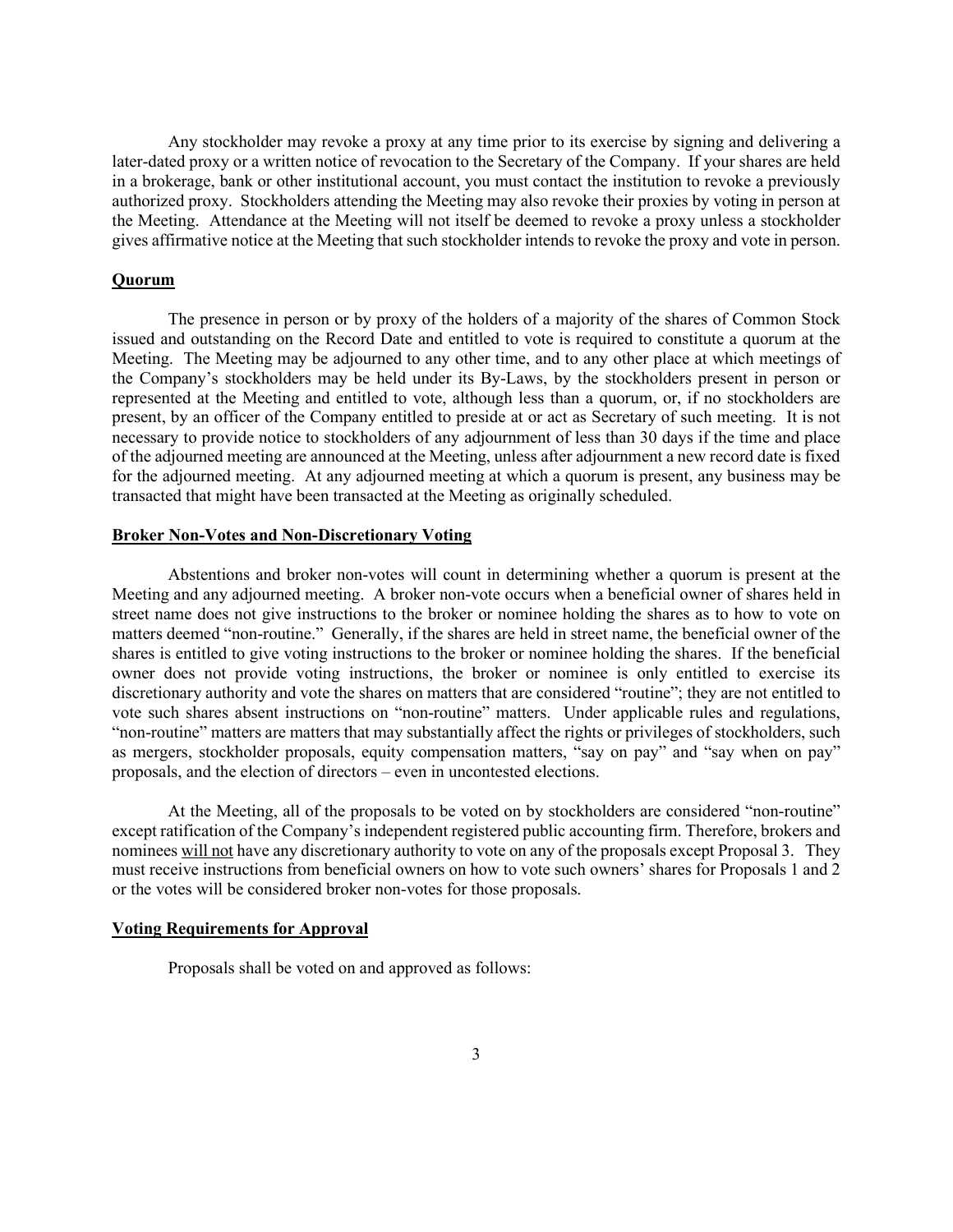- **Proposal 1**: The affirmative vote of the holders of a plurality of the shares of Common Stock present or represented and voting on the matter shall be required for the election of directors other than in a contested election. Abstentions and broker non-votes will not be included in the totals for director elections, and will have no effect on the outcome of the vote.
- **Proposal 2:** The affirmative vote of the holders of a plurality of the shares of Common Stock present or represented and voting on the matter shall be required for the stockholder advisory vote on the compensation of the Company's named executive officers as disclosed in the *Compensation* section (including the tables therein) of this Proxy Statement. Abstentions and broker non-votes will not be included in the totals for the proposal, and will have no effect on the outcome of the vote.
- **Proposal 3:** The affirmative vote of the holders of a plurality of the shares of Common Stock present or represented and voting on the matter is required for the ratification of the selection of the Company's independent registered public accounting firm. Abstentions and broker non-votes will not be included in the totals for the proposal, and will have no effect on the outcome of the vote.

## **Interests of Certain Persons in Matters to be Acted On**

No director, executive officer or nominee for director, nor any associate of any of the foregoing, has any substantial interest, direct or indirect, by security holdings or otherwise, in any matter to be acted upon at the Meeting.

## **Other Matters**

If any other matter should be presented at the Meeting upon which a vote may be properly taken, shares represented by all proxies received by the Company will be voted with respect thereto in accordance with the judgment of the persons named as proxies and applicable law.

The Company's By-laws provide that if a stockholder desires to bring business before an annual meeting of stockholders, such stockholder must provide written notice thereof no less than 30 days prior to the first anniversary of the date notice was given to stockholders for the prior year's annual meeting of stockholders, but in no event is notice required to be given by the proposing stockholder more than 50 days prior to the date of the meeting. The notice must set forth a full description of the item of business proposed to be brought before the meeting and the class and number of shares held of record, beneficially and represented by proxy of the proposing stockholder as of the record date of such meeting (if known) and as of the date of the notice. In order to be eligible to submit a proposal, a stockholder must meet one of the following criteria: (1) the stockholder must have continuously held at least \$2,000 in market value of the Company's stock for at least three years prior to the proposal; (2) the stockholder must have continuously held at least \$15,000 in market value of the Company's stock for at least two years prior to the proposal; or (3) the stockholder must have continuously held at least \$25,000 in market value of the Company's stock for at least one year prior to the proposal.

If a stockholder desires to have the Company include in its proxy materials and form of proxy any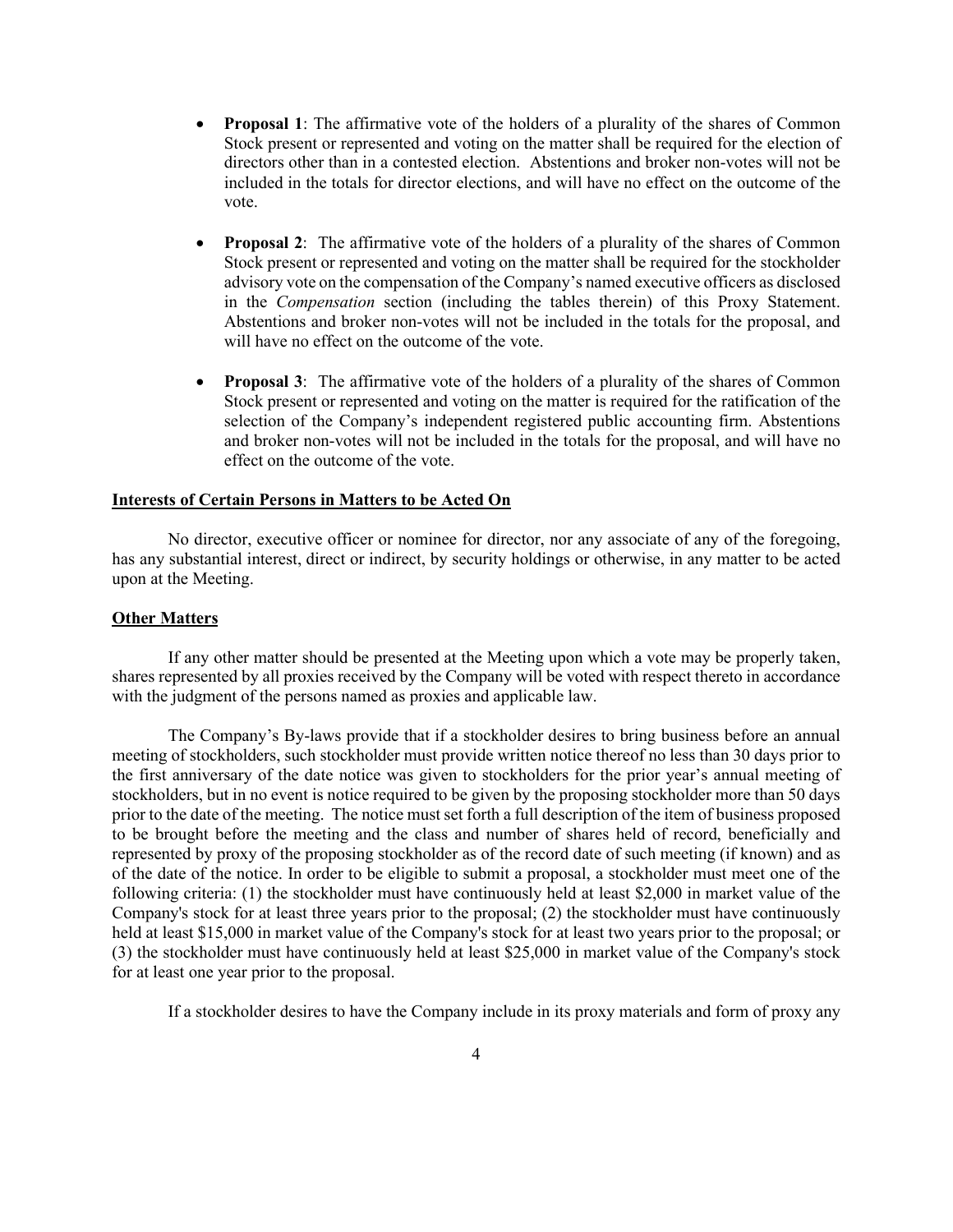proposal, it must provide notice to the Company no less than 120 days prior to the anniversary of the date notice was given to stockholders for the prior year's annual meeting of stockholders. Such notice must also comply with applicable law.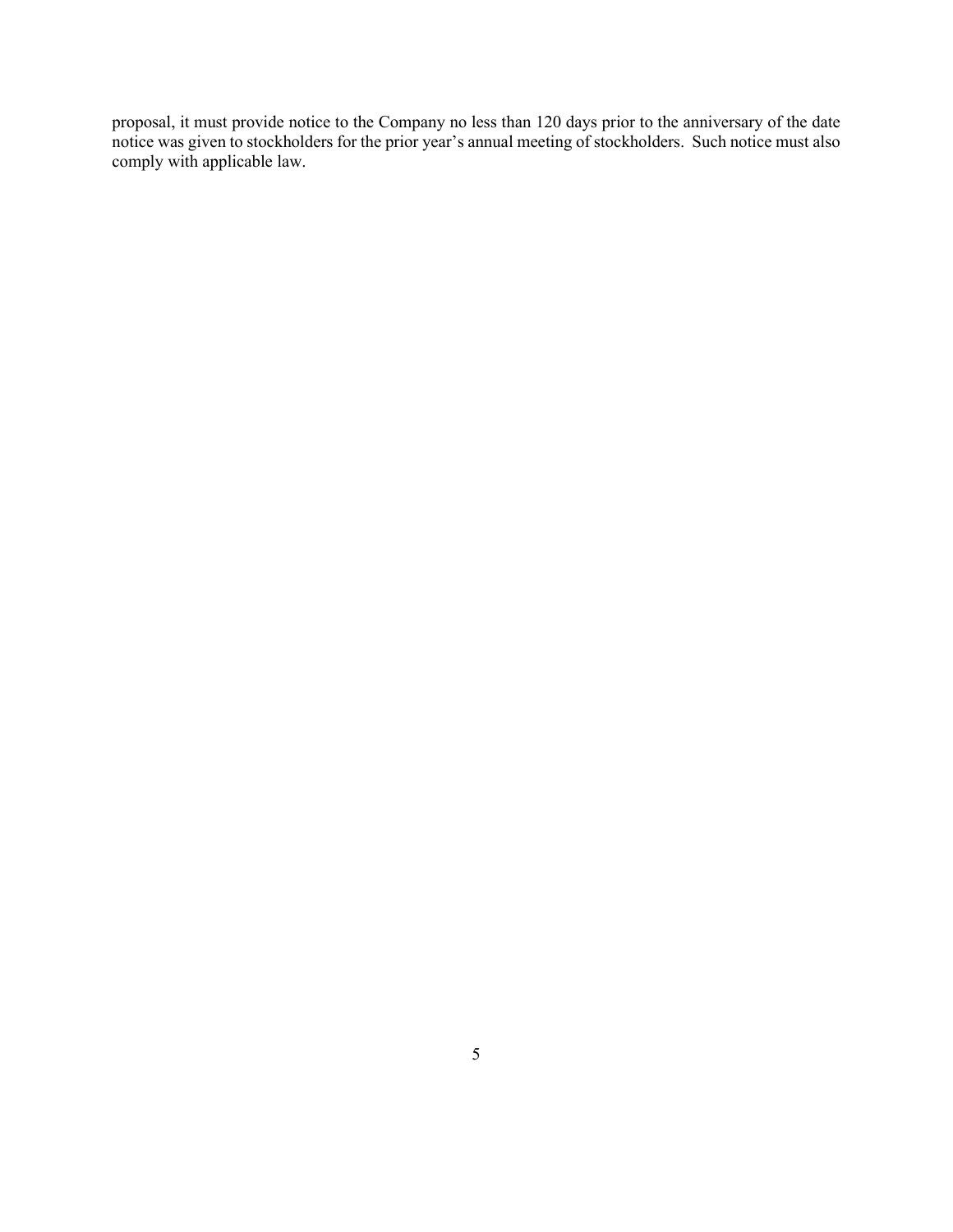## **PROPOSAL 1. ELECTION OF DIRECTORS**

Pursuant to the Company's By-laws, the number of directors which shall constitute the whole Board of Directors of the Company is determined by a resolution of the stockholders or Board, but in no event may be less than one director. The Company's Board of Directors is currently authorized to consist of five members. Each director holds office until the next annual meeting of stockholders and until his or her successor is elected and qualified, or until his or her earlier death, resignation or removal. Directors need not be stockholders.

In the event of a vacancy on the Board, the remaining directors may exercise the powers of the full Board until the vacancy is filled except as otherwise provided by law. Unless and until filled by stockholders, any vacancy in the Board, however occurring and including a vacancy resulting from an enlargement of the Board, may be filled by a vote of the majority of the directors then in office, even though less than a quorum, or by a sole remaining director. Any director elected to fill a vacancy is elected for the unexpired term of his or her predecessor, and a director chosen to fill a vacancy resulting from an enlargement of the Board holds office until the next annual meeting of stockholders and until the director's successor shall have been elected and qualified or until his or her earlier death, resignation or removal.

## **Nominees for Director**

Five directors are nominated to be elected at the Meeting. The Board of Directors, as recommended by its Compensation and Nominating Committee, has nominated each of Grant C. Bennett, Thomas M. Culligan, Francis J. Hughes, Jr., Ralph M. Norwood and Daniel C. Snow for election to the Board. Each of Messrs. Bennett, Culligan, Hughes and Norwood and Dr. Snow is currently a director of the Company and each has consented to being named in this Proxy Statement and to serve if elected. If elected, the nominees will hold office until the next annual meeting of stockholders and until their successors are duly elected and qualified, or earlier death, resignation or removal.

The affirmative vote of a plurality of the votes cast at the Meeting with respect to a particular director's election is required to elect such director in uncontested director elections. Thus, the number of votes cast with respect to each director's election excludes abstentions and broker non-votes with respect to that director's election. In contested elections where the number of director nominees exceeds the number of directors to be elected, the voting standard is a plurality of the votes cast by stockholders entitled to vote in the election. It is intended that, unless you give contrary instructions, shares represented by proxies solicited by the Board of Directors will be voted for the election of the nominees listed below.

## **THE BOARD OF DIRECTORS RECOMMENDS A VOTE "FOR" THE ELECTION OF THE NOMINEES.**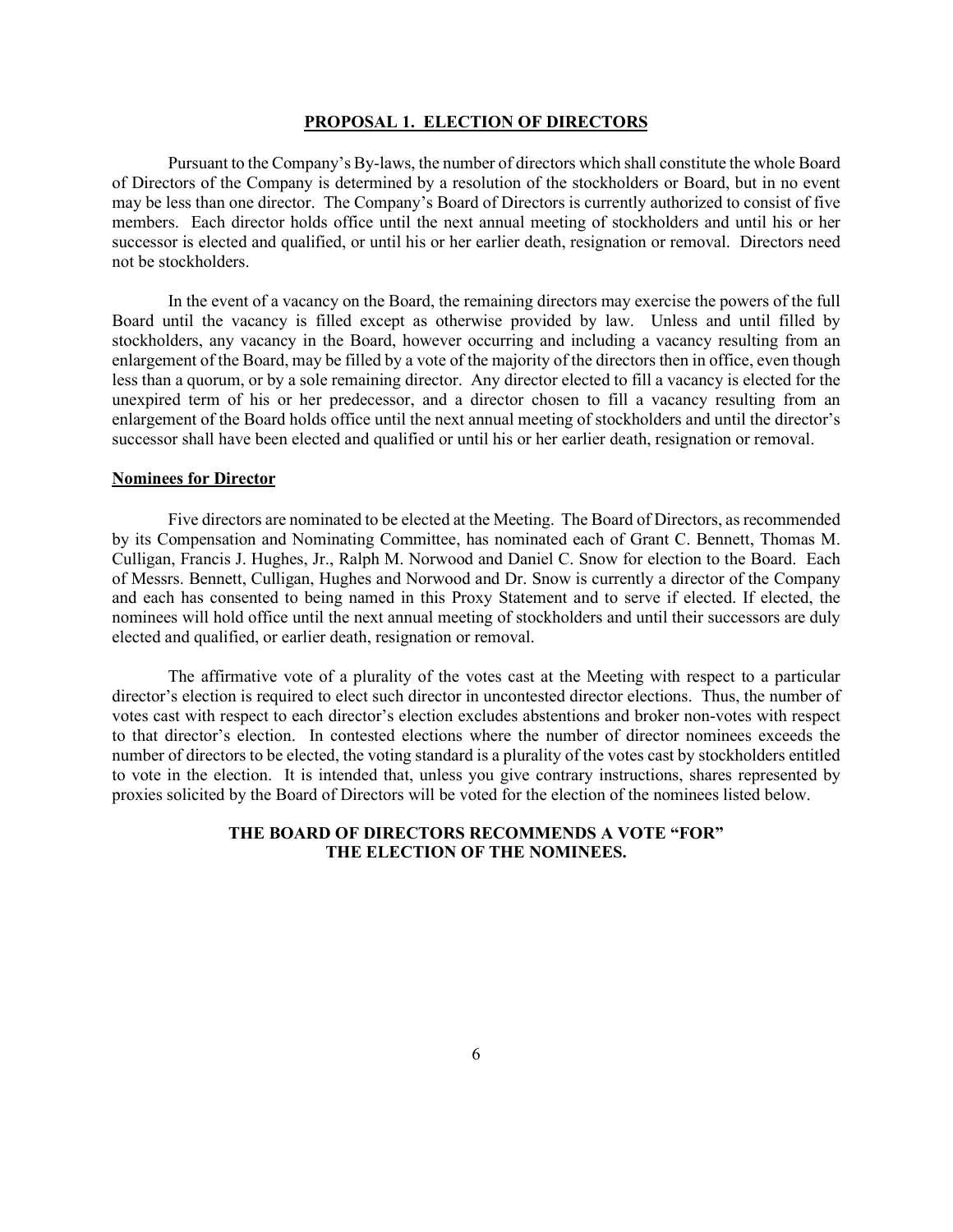### **Members of the Board of Directors, Nominees and Executive Officers**

The following table sets forth the name and address of each director, nominee and executive officer of the Company, the year each current director first became a director, and the age and positions currently held by each such individual with the Company. The following table is as of the Record Date.

| Name and Address <sup>(1)</sup>        | <b>Year First Became</b><br>a Director | $\mathbf{Age}$ | <b>Positions and Offices</b><br>with the Company |  |  |
|----------------------------------------|----------------------------------------|----------------|--------------------------------------------------|--|--|
| Grant C. Bennett                       | 1992                                   | 67             | Director                                         |  |  |
| Thomas M. Culligan                     | 2014                                   | 70             | Director                                         |  |  |
| Francis J. Hughes, Jr.                 | 1993                                   | 71             | Director, Chairman of the Board                  |  |  |
| Ralph M. Norwood                       | 2019                                   | 78             | Director                                         |  |  |
| Daniel C. Snow, Ph.D.                  | 2008                                   | 50             | Director                                         |  |  |
| <b>Non-Director Executive Officers</b> |                                        |                |                                                  |  |  |
| Charles K. Griffith, Jr.               | --                                     | 68             | Chief Financial Officer                          |  |  |
| Michael E. McCormack II                |                                        | 59             | Chief Executive Officer and President            |  |  |

(1) The address of the Company's directors and executive officers is c/o CPS Technologies Corp., 111 South Worcester Street, Norton, Massachusetts 02766.

### *Directors and Nominees*

**Grant C. Bennett.** Mr. Bennett held the positions of President and Chief Executive Officer, and has been a member of the Board, from September 1992 until his retirement from the President and Chief Executive Officer positions in June 2021. He continues to serve on the Board of Directors. Prior to that time, he served as Vice President of Business Development of the Company from November 1985 to September 1992. Before joining the Company, Mr. Bennett was a consultant at Bain & Company, a Bostonbased management consulting firm. Mr. Bennett has a B.A. from the University of Utah and an M.S. from the Massachusetts Institute of Technology.

Mr. Bennett's qualifications for election to and service on the Board of Directors include his strategic, technical and leadership experience, his financial acumen, and his deep understanding of the Company's products, clients, business and industry.

**Thomas M. Culligan**. From 2001 until his retirement in December 2013, Mr. Culligan was a Senior Vice President of Raytheon Company and served as the Chairman and Chief Executive Officer of Raytheon International, Inc., an international aerospace and defense company. Prior to joining Raytheon in 2001, Mr. Culligan held senior positions with Honeywell International, Inc. (and its predecessor, Allied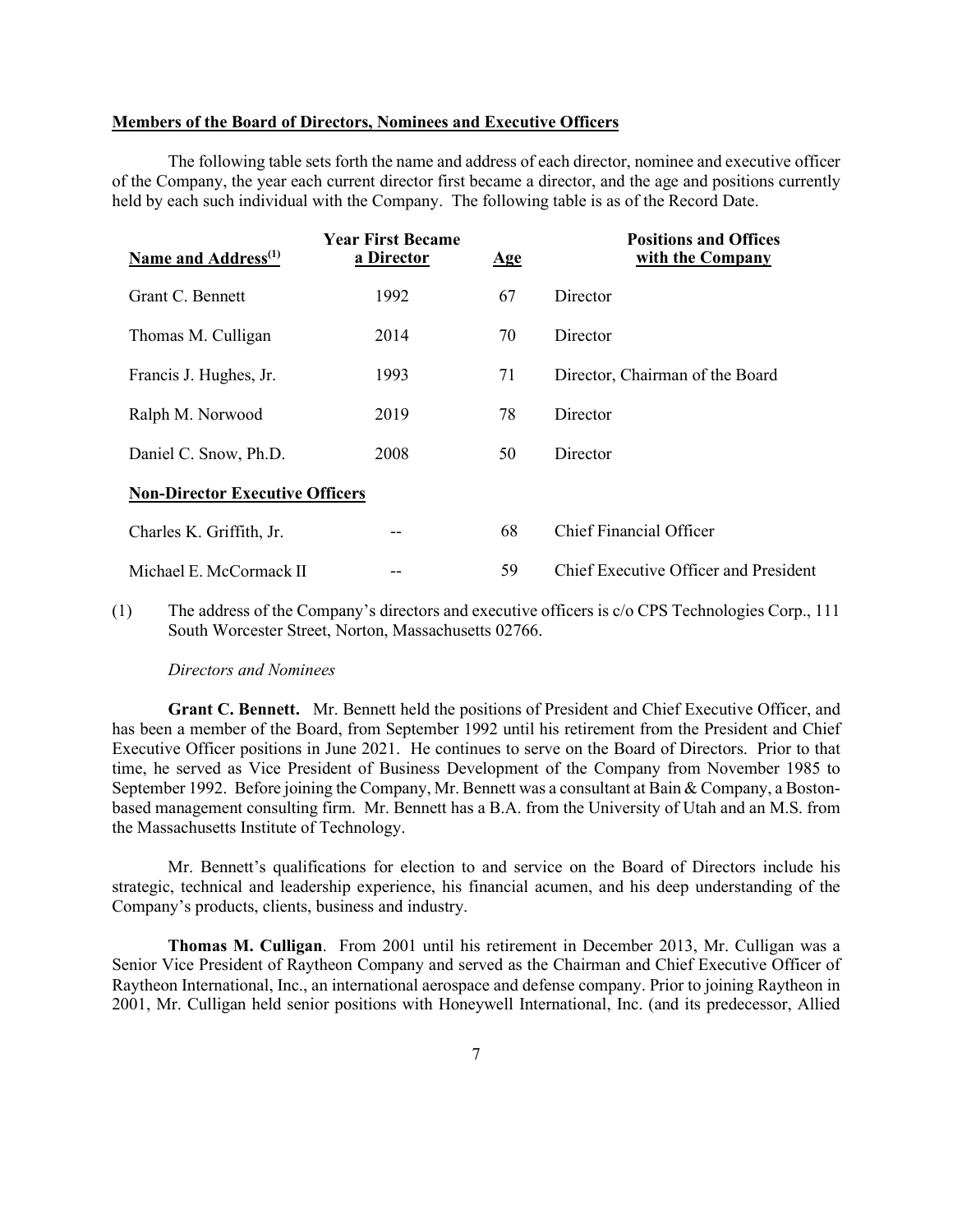Signal, Inc.) and McDonnell Douglas Corp. Mr. Culligan earned his undergraduate and master's degrees from Florida State University. He is a member of the Board of Advisors of M International, Inc., a leading provider of aftermarket support solutions for the global aerospace and defense industry, a member of the Special Security Agreement Board of Safran, an international high technology group operating in the aviation, defense and space markets, a member of the Board of Directors of Safran Optics 1, Inc., a global leader in full-service design and production of electro-optic and navigation systems and a subsidiary of Safran, and a former member of the Foundation Board of Florida State University. Mr. Culligan also currently serves on the Board of Directors of Heico Corporation, a NYSE publicly-traded manufacturer of Federal Aviation Administration-approved jet engine and aircraft component replacement parts and electronic equipment for the aviation, defense, space, industrial, medical, telecommunications and electronics industries. He also serves on the Environmental, Health and Safety Committee and the Stock Option Plan Committee of Heico's Board of Directors.

Mr. Culligan's qualifications for election to and service on the Board of Directors include his significant experience in worldwide sales and marketing, international business, and government relations and operations, as well as his business development and engineering skills and expertise.

**Francis J. Hughes, Jr.** Mr. Hughes has served as President of American Research and Development Corporation ("ARD"), a venture capital firm, since 1992. Mr. Hughes joined ARD's predecessor organization in 1982 and became Chief Operating Officer of that entity in 1990. Mr. Hughes has co-founded and served as a General Partner of the following venture capital funds: ARD I, L.P., ARD II, L.P., ARD III, L.P., Hospitality Technology Fund, L.P. and Egan-Managed Capital, L.P. Mr. Hughes has served as a Director of the Company since 1993, and was elected Chairman of the Board in June 2018. Mr. Hughes has a B.S. and M.S. from the Massachusetts Institute of Technology and an M.B.A from the Harvard Business School.

Mr. Hughes's qualifications for election to and service on the Board of Directors include his financial expertise and knowledge and his understanding of the Company's accounting practices and general accounting principles. Mr. Hughes's venture capital experience, particularly serving on an interim basis in operating roles of emerging growth companies in the technology sector, adds another valuable perspective to the Board, as do his management and business development skills.

**Ralph M. Norwood**. Mr. Norwood became a member of the Board in August 2019. Prior to his election, Mr. Norwood served as Chief Financial Officer of the Company from September 2011 until his retirement in May 2019. He came to the Company in 2011 from Navigator Capital Advisors LLC, a financial consulting company, where he served as President since he founded the firm in 2006. From 2002 until 2005 he served as Vice President and Chief Financial Officer of SatCon Technology Corporation, a clean energy company headquartered in Boston, MA. Previously, he served for over 20 years at Polaroid Corporation in various capacities including Vice President and Treasurer, Vice President and Controller, and Worldwide Manufacturing Controller. Mr. Norwood is also a veteran having served on active duty from 1968-1970 as a U.S. Army officer. Mr. Norwood is a CPA and has a B.S. from the University of New Hampshire and an M.B.A from the Darden School at the University of Virginia. Since May 2019, Mr. Norwood has served on the Board of Directors of Technical Communications Corporation, a Massachusetts-based company quoted on the OTCQB that specializes in the design, development, manufacture, distribution, marketing and sale of communications security devices, systems and services. Mr. Norwood also serves on the Compensation, Nominating and Governance Committee of TCC's Board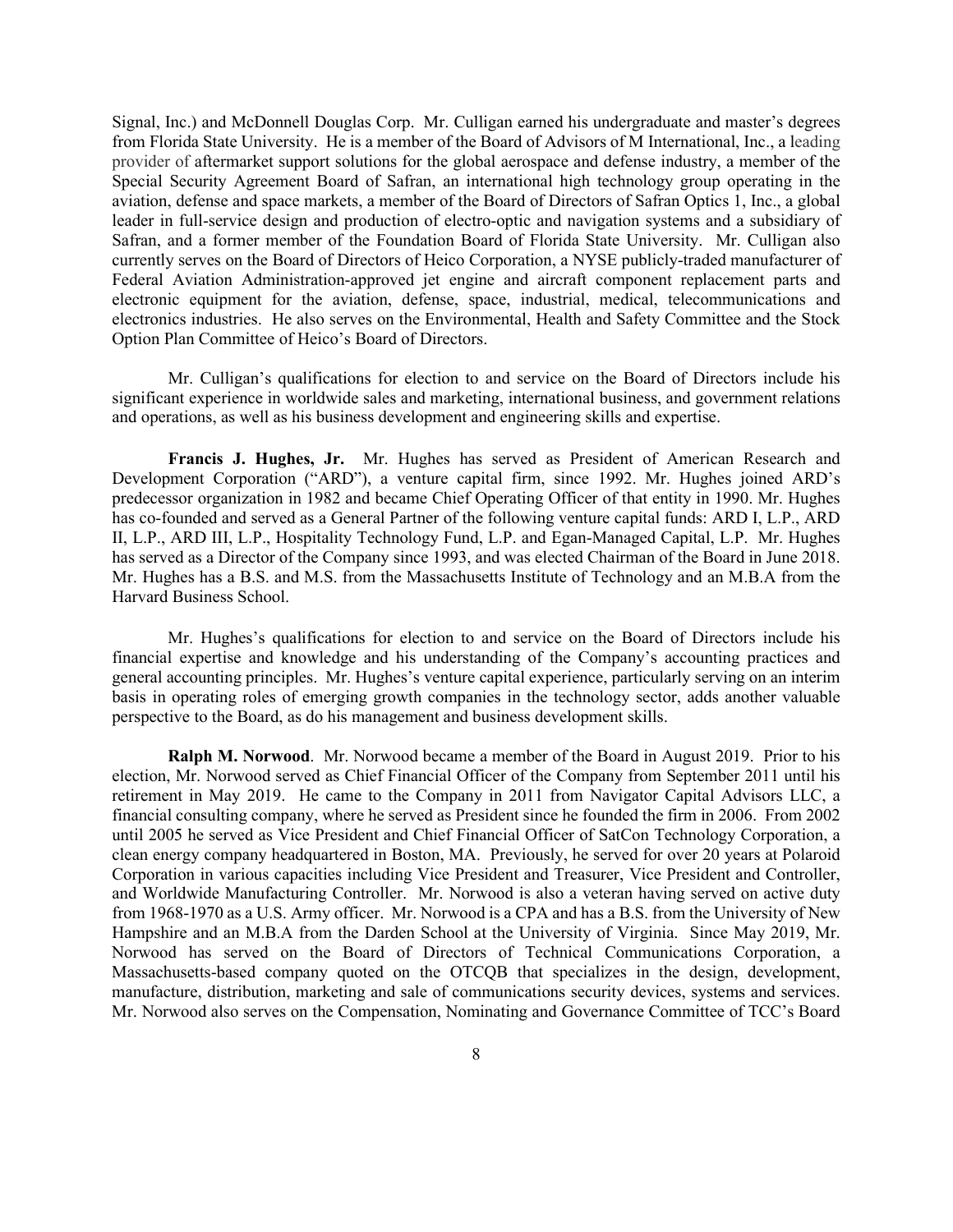#### of Directors.

Mr. Norwood's qualifications for election to and service on the Board of Directors include his experience as a Company executive officer, his familiarity with the Company's products, markets and customers, and his significant financial expertise and experience generally.

**Daniel C. Snow, Ph.D.** Dr. Snow has served as an associate professor at the Marriott School of Management at Brigham Young University since 2010, was a visiting professor at both the Harvard Business School and Dartmouth College's Tuck School of Business from 2015 to 2016, and also served as an Associate Professor at Oxford University in England from 2018 to 2020. From 2004 to 2010, he served on the faculty of the Harvard Business School. His research focuses on technological innovation, specifically furthering the understanding of the complex interplay between old and new technologies. Dr. Snow previously worked for Ford Motor Company as a financial analyst and has served as a director of the Company since 2008. Dr. Snow holds a B.A. and M.B.A from Brigham Young University and a Ph.D. from the University of California, Berkeley.

Dr. Snow's qualifications for election to and service on the Board of Directors include his business and management experience and his academic background and achievements. His experience as a financial analyst also enhances the ability and functioning of the Board and in particular the Audit Committee in discharging its responsibilities to assist the Board with overseeing management's conduct of the Company's financial reporting processes.

## *Executive Officers*

**Charles K. Griffith, Jr.** Mr. Griffith joined the Company in April, 2019 and assumed responsibility as Chief Financial Officer in May, 2019. He came to the Company from SPRI Clinical Trials Global, LLC, a company managing clinical trials for the pharmaceutical industry, where he served as Chief Financial Officer from May, 2007 to December, 2018. Prior to joining SPRI, Mr. Griffith was the Vice President-Finance at Vertex Distribution (previously known as Pawtucket Fasteners and Bell Fasteners), a Rhode Island-based, private-equity owned manufacturer and distributor of corrosion resistant fasteners, where he worked for 27 years. Mr. Griffith has an accounting degree from The College of William and Mary, and an M.B.A. from Bryant University.

**Michael E. McCormack II.** Mr. McCormack became President and Chief Executive Officer of the Company in July 2021 upon the retirement of Grant Bennett. He joined the Company as Chief Operating Officer in January 2021 from AirBoss Defense Group, a division of AirBoss of America Corp., where he was an Executive Vice President from November 2019 through October 2020 responsible for delivering urgently needed personal protective equipment to federal agencies to combat COVID-19. Mr. McCormack joined AirBoss Defense Group as a result of its merger with Critical Solutions International, where he served as Chief Executive Officer from 2011 to 2015. Mr. McCormack was the Executive Vice President for Mission Solutions Group responsible for Strategy and Mergers and Acquisitions from December 2015 through November 2019. After Mission Solutions Group purchased Marshall Communications Corporation, he also served as President of Marshall Communications Corporation from 2015 to 2017. Earlier in his career Mr. McCormack acted as a program manager at General Dynamics Communications Systems, Senior Business Development Manager at Foster-Miller, Inc., and Executive Vice President, Land Systems Division of QinetiQ North America. Mr. McCormack holds a B.S. in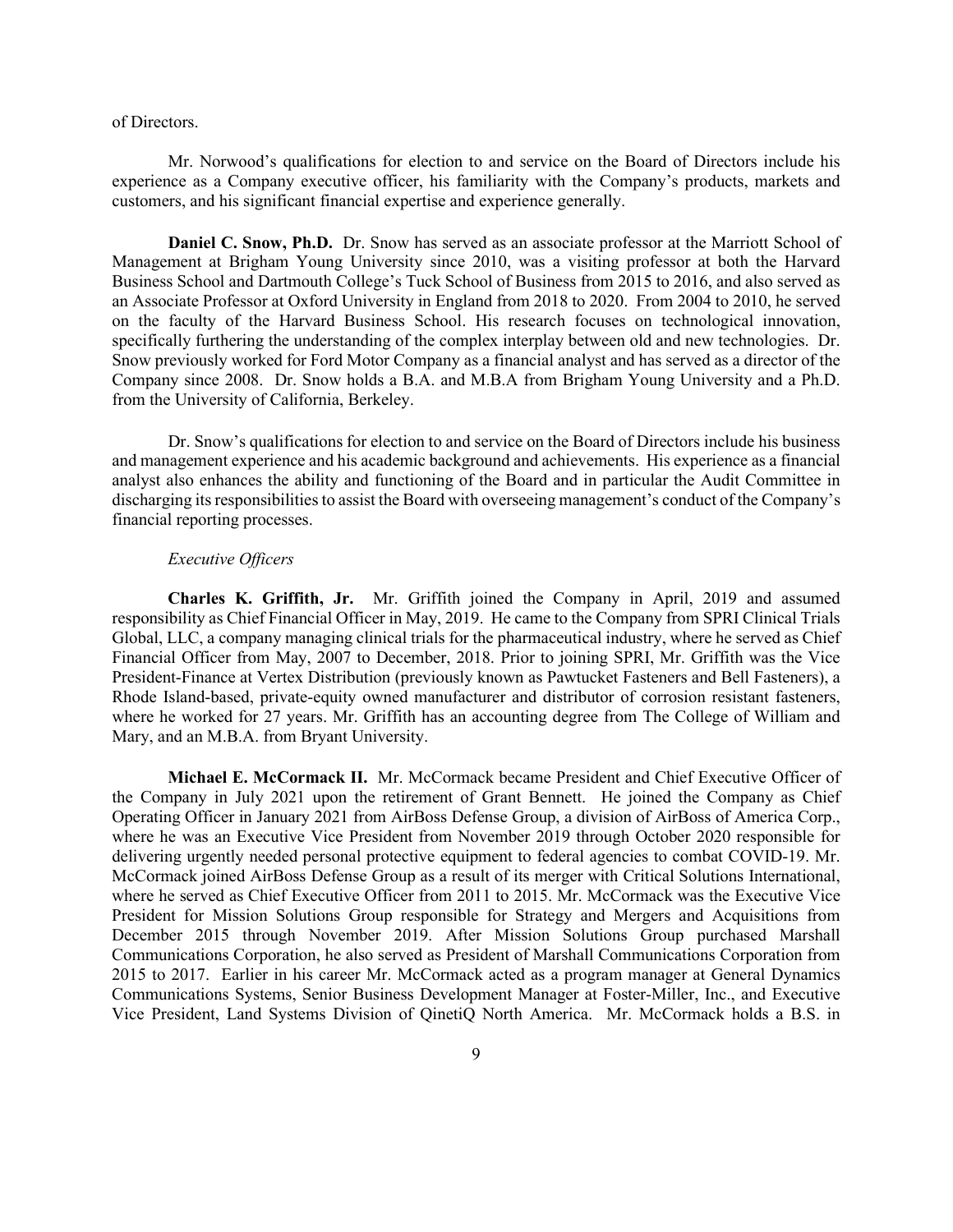Engineering from the U.S. Military Academy at West Point, and master's degrees from the National Defense University in Washington DC, and the Sawyer School of Management at Suffolk University in Boston.

## **Corporate Governance**

#### *Board Composition and Independence; Meetings*

The Board of Directors is currently composed of five members, each of whom, with the exception of Messrs. Bennett and Norwood, the Board has determined is an "independent" director as that term is defined in the rules and regulations of The Nasdaq Stock Market ("Nasdaq"), including Listing Rule 5605, and Rule 10A-3 of the Securities Exchange Act of 1934, as amended (the "Exchange Act"). The Company does not utilize any other definition or criteria for determining the independence of a director or nominee, and no other transactions, relationships, or other arrangements exist to the Board's knowledge or were considered by the Board in determining any director's or nominee's independence.

The Board of Directors held six meetings during the fiscal year ended December 25, 2021. Each director attended at least 75% of the aggregate of (a) the total number of meetings of the Board of Directors he was eligible to attend, and (b) the total number of meetings of all committees of the Board of Directors on which he served that were held during the Company's 2021 fiscal year.

### *Board Structure; Role in Risk Oversight*

Mr. Hughes has served as Chairman of the Board since June 2018. Prior to his appointment, the Board did not have a Chairman, although Mr. Bennett acted as chair of meetings held by the Board. Mr. Hughes' election was motivated by the Board's desire to both strengthen the Company's corporate governance and facilitate the Board's ability to more fully utilize the expertise of Mr. Hughes to accelerate progress on the Company's strategic plans. Given the Company's historic size and financial results, the Board continues to believe that designating a lead independent director is not necessary, nor would it result in significant benefits to the Company.

The Board of Directors oversees the business of the Company, including management performance and risk management, to ensure that the long-term interests of the Company's stockholders are being served. The process to identify, analyze, report and manage risks has been developed informally over time and involves managers reporting to the Chief Executive Officer and Chief Financial Officer, who, together with those and/or other senior managers, report to the Board on the significant risks facing the Company. The Board, as well as its members individually, has frequent interactions with most senior managers as well as many of the other managers, thus facilitating an open dialogue on issues facing the Company. Each risk is discussed and quantified when possible and a plan is developed to address and mitigate identified risks. Each committee of the Board is also responsible for reviewing the risk exposure of the Company related to the committee's areas of responsibility and providing input to management and the Board on such risks. The Audit Committee is especially critical in this process, and its responsibilities include reviewing risk management and compliance programs and consulting with management and the Board on risk identification, measurement and mitigation.

### *Committees*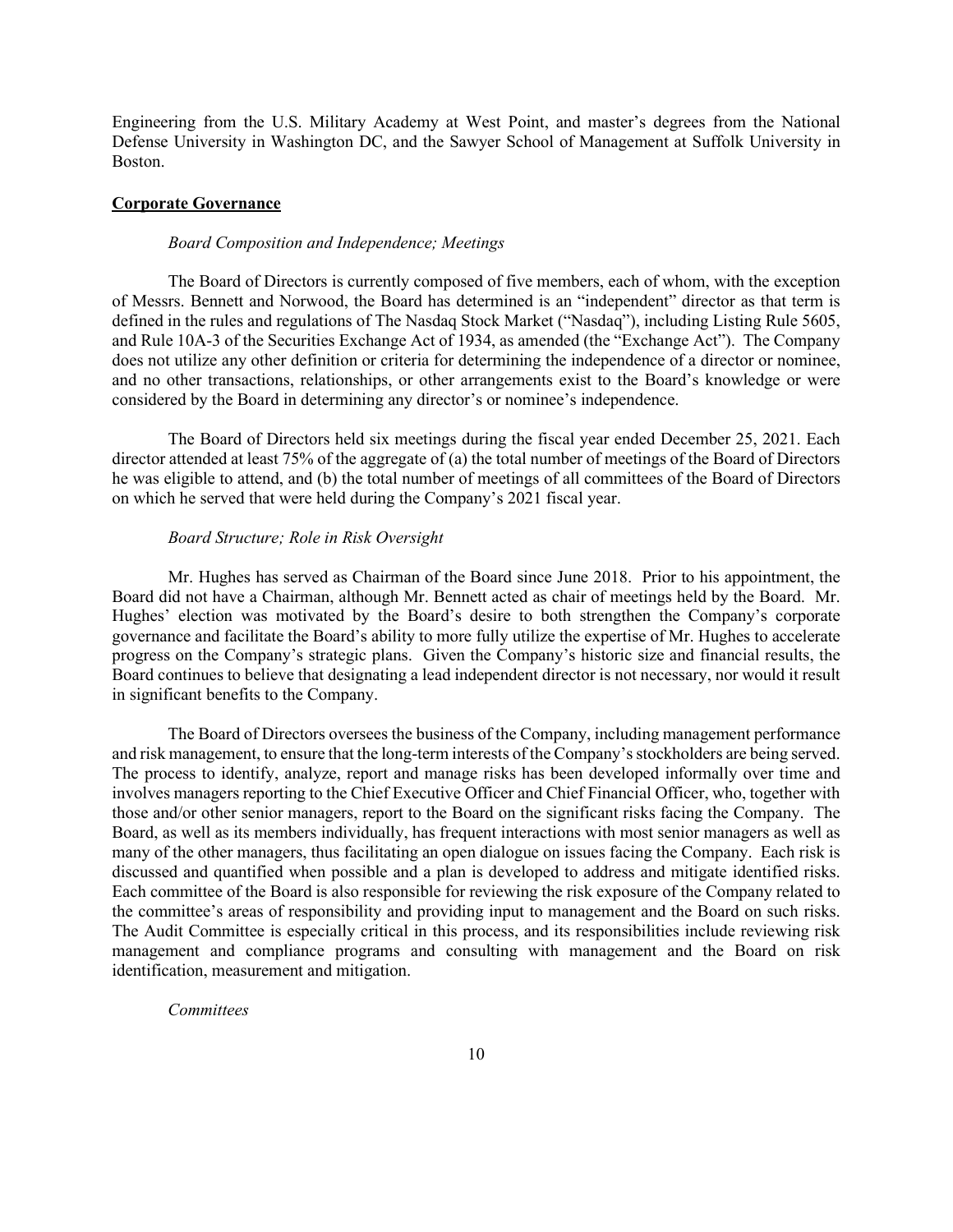The Board of Directors currently has two committees, the Audit Committee and the Compensation and Nominating Committee, each as described below.

#### Audit Committee

The Audit Committee of the Board, which consists of Mr. Hughes (Chairman), Mr. Culligan and Dr. Snow, held four meetings during fiscal year 2021. The primary purpose of the Audit Committee is to assist the Board in fulfilling its responsibility to oversee management's conduct of the Company's financial reporting processes, including the process of preparing the financial reports and other financial information the Company provides to governmental and regulatory bodies, the public and other users thereof; reviewing the Company's systems of internal accounting and financial controls; overseeing the annual independent audit of its financial statements; and assessing the Company's legal compliance and ethics programs as established by management and the Board. In so doing, it is the responsibility of the Audit Committee to maintain free and open communication between and among the committee and the Board, the Company's independent registered public accounting firm, and management. The Audit Committee also is directly responsible for the appointment, retention, and termination of the Company's independent registered public accounting firm, which reports directly to the Audit Committee, and the work of the independent auditors. The committee further pre-approves all audit and non-audit services provided by the independent auditors.

The Audit Committee acts pursuant to the Audit Committee Charter, a copy of which is posted on the Company's website at https://cpstechnologysolutions.com/investor-overview/. The Audit Committee's charter requires that the committee review and reassess the charter at least annually, and requires the committee to perform an annual evaluation of its own performance to ensure it is functioning effectively. The Audit Committee's charter was affirmed in March 2022 without change.

The Board of Directors has determined that Mr. Hughes satisfies the definition of "audit committee financial expert" as promulgated by the Securities and Exchange Commission (the "Commission") by virtue of his work and educational experience as described above. Mr. Hughes, along with the other members of the Audit Committee, are deemed independent under Nasdaq's listing standards for directors and Audit Committee members under Nasdaq Listing Rules 5605(b) and (c).

#### Compensation and Nominating Committee

The Compensation and Nominating Committee of the Board of Directors (the "Compensation Committee") consists of Dr. Snow (Chairman), Messrs. Culligan and Hughes, and held one meeting during the 2021 fiscal year. The Board has determined that each of the Compensation Committee members satisfies applicable independence requirements for directors as well as members of such committee under Nasdaq Listing Rules 5605(d) and (e).

The primary function of the Compensation Committee is to assist the Board of Directors in discharging its responsibilities with respect to the Company's compensation and benefit programs, the organization and membership of the Board, and corporate governance matters (including nomination matters, discussed below). The Compensation Committee's goal is to assure that the composition, practices and operation of the Board contribute to value creation and effective representation of the Company's stockholders, and to play a leadership role in shaping the Company's corporate governance.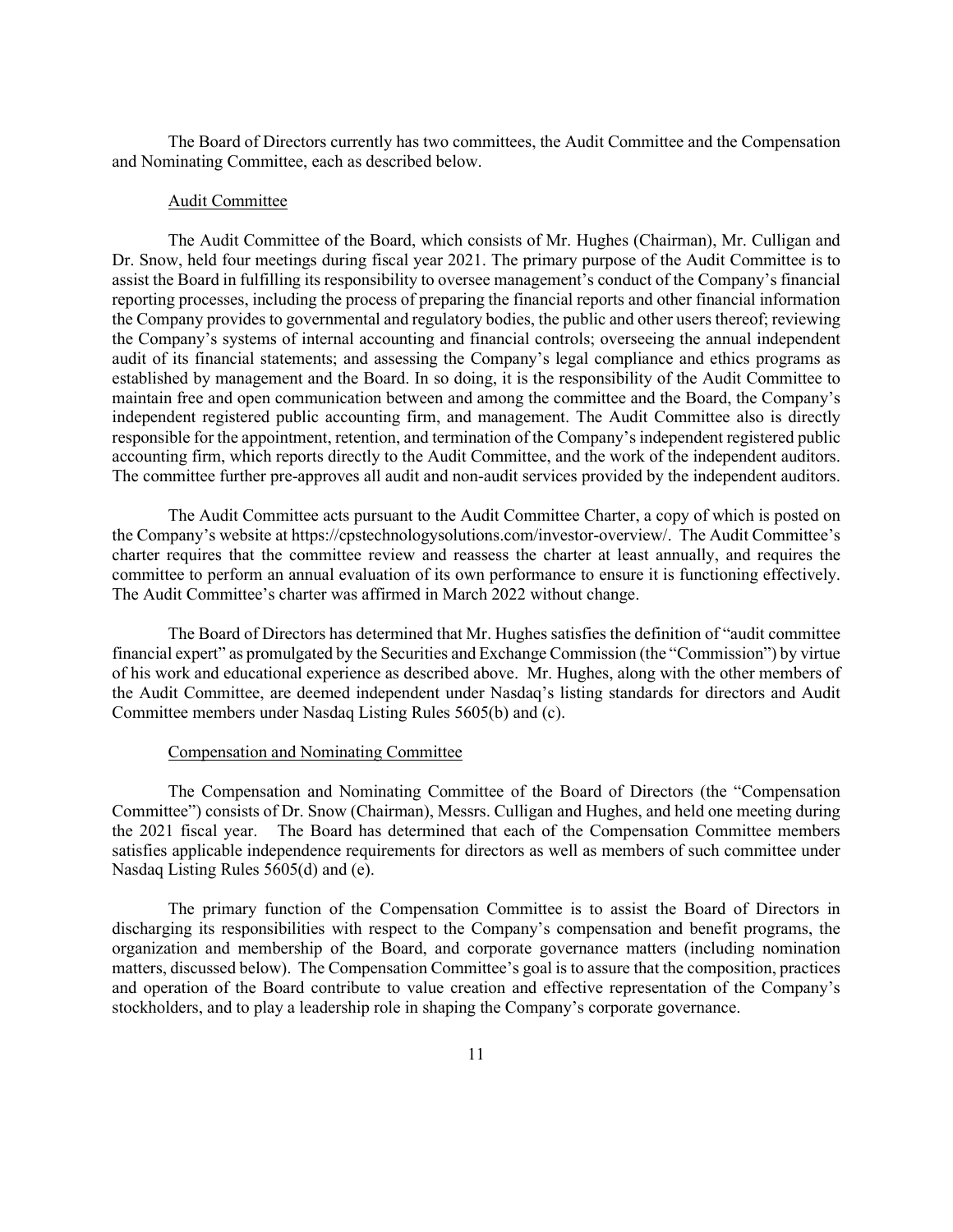The Compensation Committee acts pursuant to the Compensation and Nominating Committee Charter, a copy of which is posted on the Company's website at https://cpstechnologysolutions.com/investor-overview/. The Compensation Committee's charter requires that the committee review and reassess the adequacy of the charter annually and recommend any proposed changes to the Board for approval. The Compensation Committee must also annually evaluate its own performance. The Compensation Committee's charter was reviewed and affirmed in March 2022 without change.

The Board has approved policies and procedures for the Compensation Committee with respect to the nomination of candidates to the Board and any committees thereof. These policies and procedures are available on the Company's website at https://cpstechnologysolutions.com/investor-overview/ and are summarized below, and have not been changed since adoption. For a greater description of the Compensation Committee's role in evaluating and establishing compensation programs, policies and levels for the Company, see the *Compensation Discussion and Analysis* and *Compensation* sections below.

#### Nomination Policies and Procedures

The Compensation Committee will accept for consideration any candidate properly recommended by a stockholder; acceptance of a recommendation for consideration does not imply the Board will approve the nomination or recommend the proposed candidate for nomination to stockholders.

Stockholders who wish to nominate qualified candidates to serve as directors must notify the Company in writing, by notice delivered to the attention of the Secretary of the Company at the address of the Company's executive offices, of a proposed nominee. Submissions may be by mail or personal delivery. E-mail submissions will not be considered. In order to ensure meaningful consideration of such candidates, notice must be received no later than 50 calendar days prior to the first anniversary of the date of notice given to stockholders for the prior year's annual meeting of stockholders.

The notice must set forth as to each proposed nominee:

- the nominee's name, age, business address and, if known, residence address,
- his or her principal occupation or employment and business experience,
- the number of shares of stock of the Company, if any, which are beneficially owned by such nominee, and
- any other information concerning the nominee that must be disclosed as to nominees in proxy solicitations pursuant to applicable law, including but not limited to any arrangements or agreements regarding the proposed candidate's nomination, all relationships between the proposed nominee and the recommending stockholder and the Company, and all transactions between such parties.

The notice must also set forth with respect to the stockholder proposing the nominee the name and address of such stockholder and the class and number of shares of the Company that are held of record, held beneficially and represented by proxy by such stockholder as of the record date for the meeting (if such date has been made publicly available) and as of the date of such notice.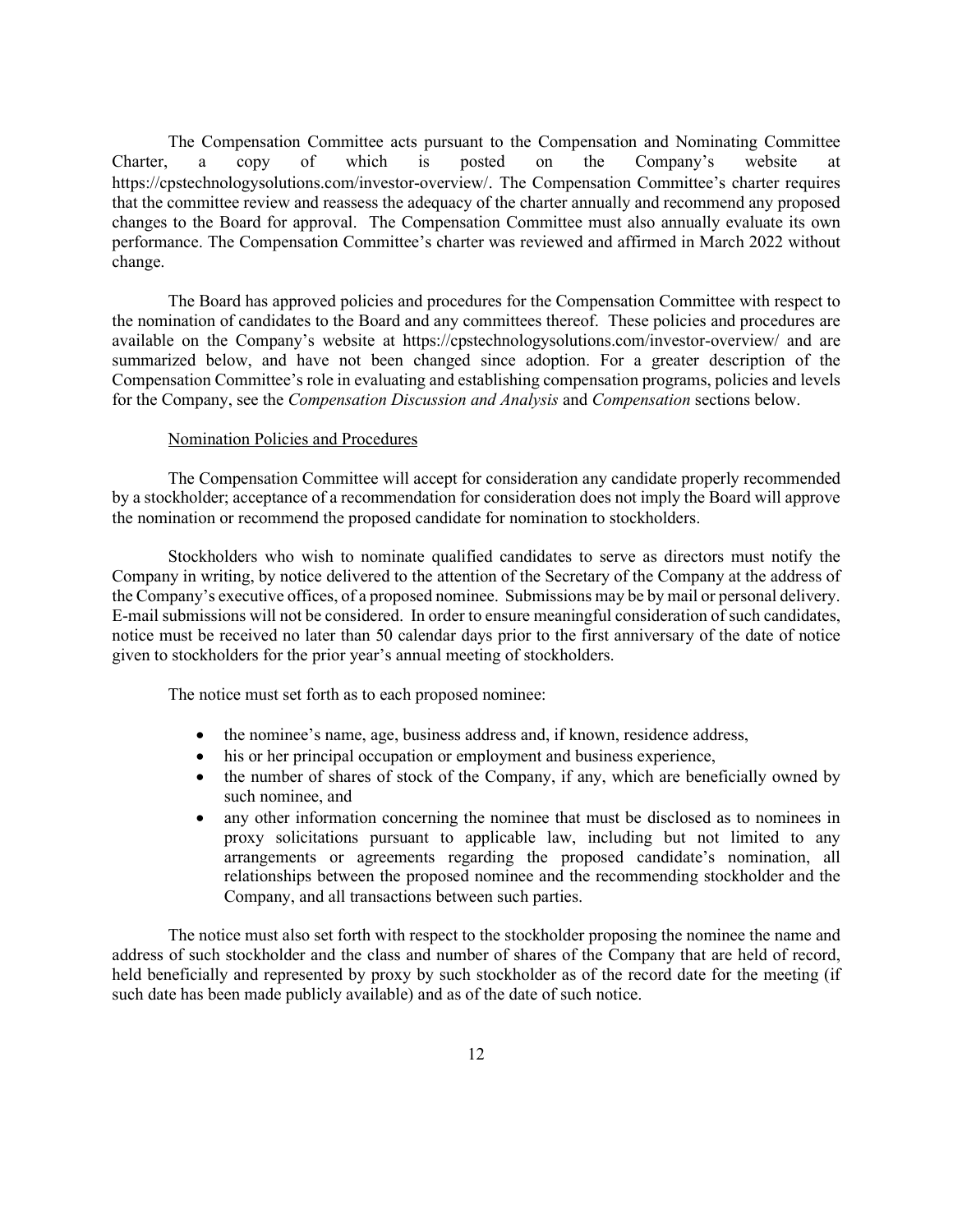Submissions received through this process will be forwarded to the Compensation Committee and Board of Directors for review. Only those submissions that comply with these procedures and those nominees who satisfy the qualifications deemed necessary for directors of the Company will be considered. Notwithstanding the foregoing, as set forth in the Company's By-laws, the Board shall not be obligated to include information as to any nominee for director in any proxy statement or other communication sent to stockholders except as required under applicable law.

When considering candidates, the Company strives to achieve a balance of knowledge, experience and accomplishment such that the Board reflects a diversity of talent, age, skill, expertise and perspective. While there are no set minimum requirements, the Compensation Committee believes a candidate should:

- reflect the highest personal and professional ethics, integrity and values,
- be committed to representing the long-term interests of the Company's stockholders,
- possess superior business-related knowledge, skills and experience,
- have excelled in both academic and professional settings,
- be free of actual or potential conflicts of interest, and
- satisfy all independence criteria imposed by applicable law.

In addition to the above criteria (which may be modified from time to time), the Compensation Committee and Board may consider such other factors deemed in the best interests of the Company and its stockholders, including a candidate's current or recent experience as a senior officer, his or her business, scientific and/or engineering experience, knowledge of the end-markets served by the Company, the nominee's contacts and relationships within the Company's industry, as well as his or her general ability to enhance the overall composition of the Board. The Company does not have a formal policy with regard to the consideration of diversity when identifying and evaluating nominees; however, in recommending directors, the Compensation Committee and Board consider the specific background and experience of incumbent directors and nominees and other personal attributes to provide a diverse mix of capabilities, contributions and viewpoints that they believe enable the Board to function as effectively as possible.

Potential candidates are identified through referrals and recommendations, including by incumbent directors, management and stockholders, as well as through business and other organizational networks. The Board may retain and compensate third parties, including executive search firms, to identify or evaluate, or assist in identifying or evaluating, potential director nominees.

Current members of the Board with the requisite skills and experience are considered for renomination, balancing the value of the member's continuity of service and familiarity with the Company with that of obtaining a new perspective, and considering each individual's contributions, performance and level of participation, the current composition of the Board, and the Company's needs. If any existing directors do not want to continue in service or if it is decided not to re-nominate a director, new candidates are identified in accordance with those skills, experience and characteristics deemed necessary for new nominees, and are evaluated based on the qualifications set forth above. In every case, the Board meets (in person or telephonically) to discuss each candidate, and may require personal interviews before final approval.

Neither the Compensation Committee nor the Board currently differentiates, and they do not intend in the future to differentiate, between or alter the manner in which candidates are evaluated based on the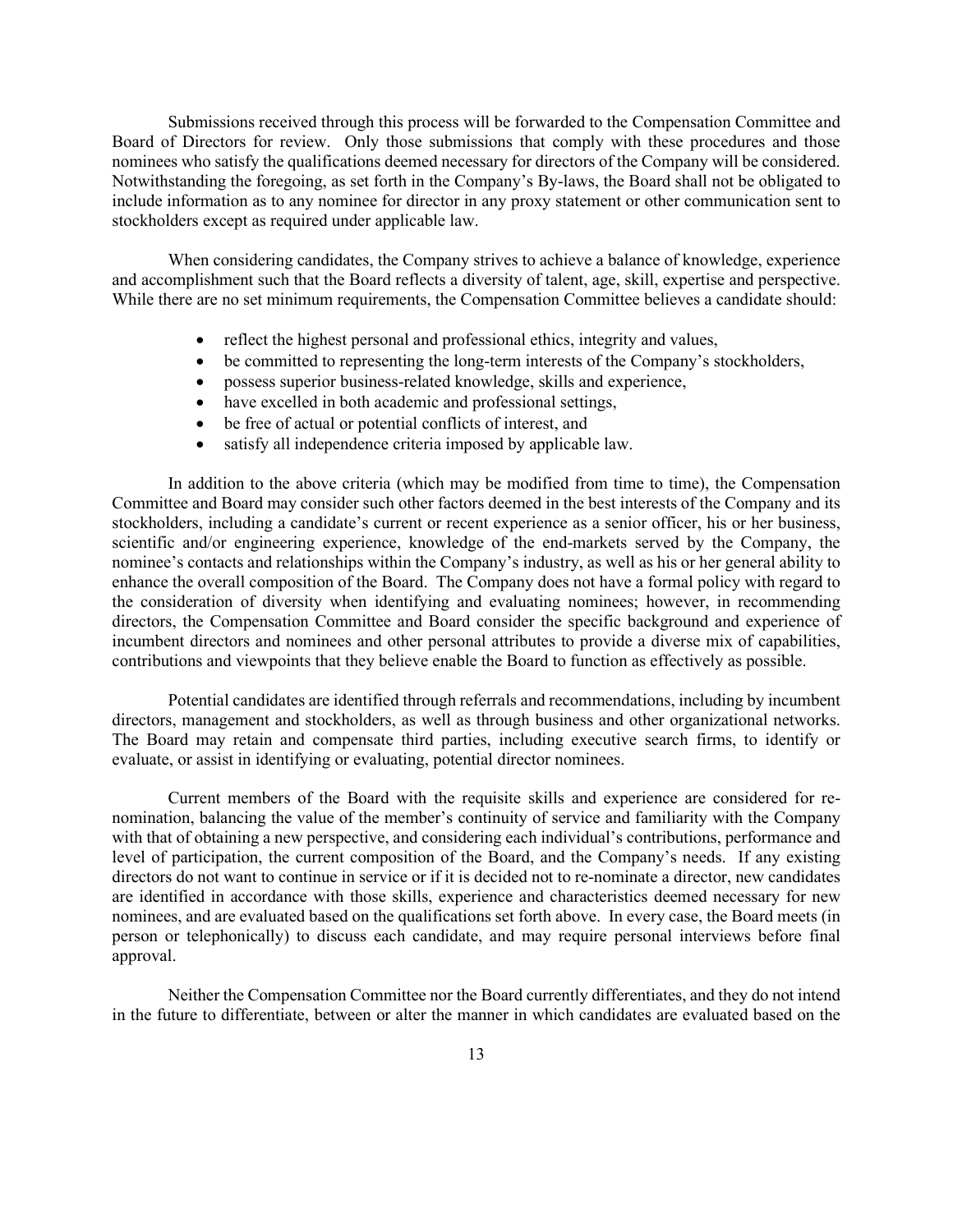constituency (including stockholders) that proposed the candidate.

## **Stockholder Communications and Director Attendance at Annual Stockholder Meetings**

The Board welcomes communications from stockholders and has adopted a procedure for receiving and addressing such communications. Any stockholder who desires to communicate with the Board, nonmanagement directors as a group, or any individual director may send a letter addressed to the same to CPS Technologies Corp., 111 South Worcester Street, Norton, MA 02766, Attn: Chief Financial Officer. The CFO will forward such communications directly to the addressee(s).

Recognizing that director attendance at the Company's annual meetings of stockholders can provide stockholders with an opportunity to communicate with members of the Board of Directors, it is the policy of the Board of Directors to strongly encourage, but not require, members of the Board to attend such meetings. All then-current members of the Board attended the 2021 Annual Meeting of Stockholders, either by phone or in person.

The Company's policies regarding stockholder communications and director attendance (which may be modified from time to time) can be found on the Company's website at https://cpstechnologysolutions.com/investor-overview/.

## **Certain Relationships and Related Person Transactions; Legal Proceedings**

There were no transactions during fiscal year 2021, and there are no currently proposed transactions, to which the Company was or is to be a participant and in which any related person had or will have a direct or indirect material interest. There are no family relationships among the directors, executive officers or any nominee therefor, and to the Company's knowledge no arrangements or understandings exist between any director, executive officer or nominee and any other person pursuant to which such director, executive officer or nominee was or is to be selected as a director or executive officer.

There are no material proceedings to which a director, executive officer or nominee is a party adverse to the Company or any subsidiary or has a material interest adverse to the Company or any subsidiary, nor to the Company's knowledge are there any proceedings or events material to an evaluation of the ability or integrity of the Company's directors, nominees or executive officers.

## **Employee, Officer and Director Hedging**

The Company has in place a prohibition against short sales and derivative transactions by directors, employees and certain of their family members, as well as entities controlled by any of the foregoing. The policy states that no person or entity covered by the policy may engage in:

- short sales of any Company securities, including short sales "against the box"; or
- purchases or sales of puts, calls or other derivative securities based on the Company's securities.

## **Code of Ethics**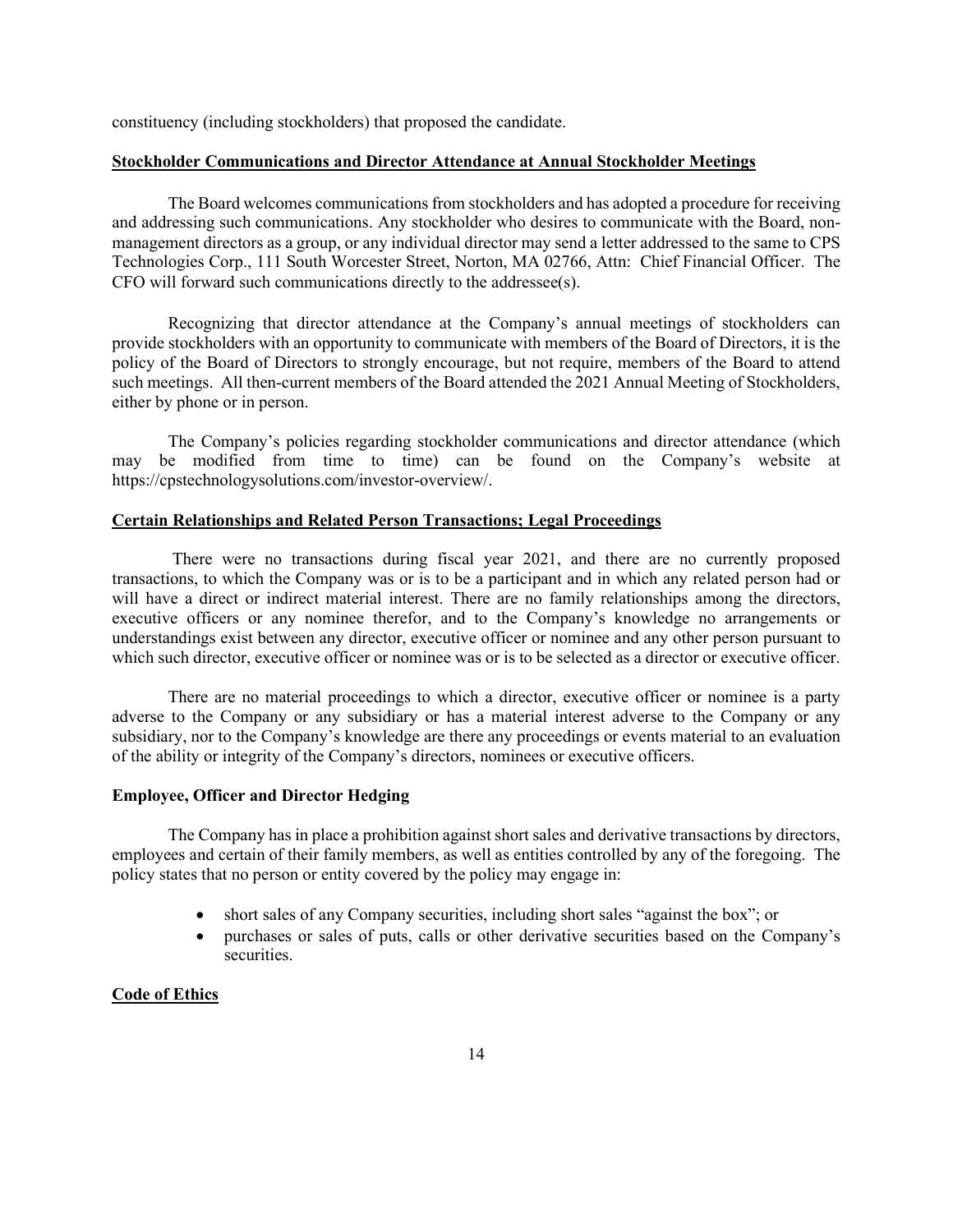The Company has adopted the CPS Code of Conduct, which applies to all directors, officers (including the principal executive officer, principal financial officer and treasurer) and employees. A copy of this code can be found on the Company's website at https://cpstechnologysolutions.com/investoroverview/.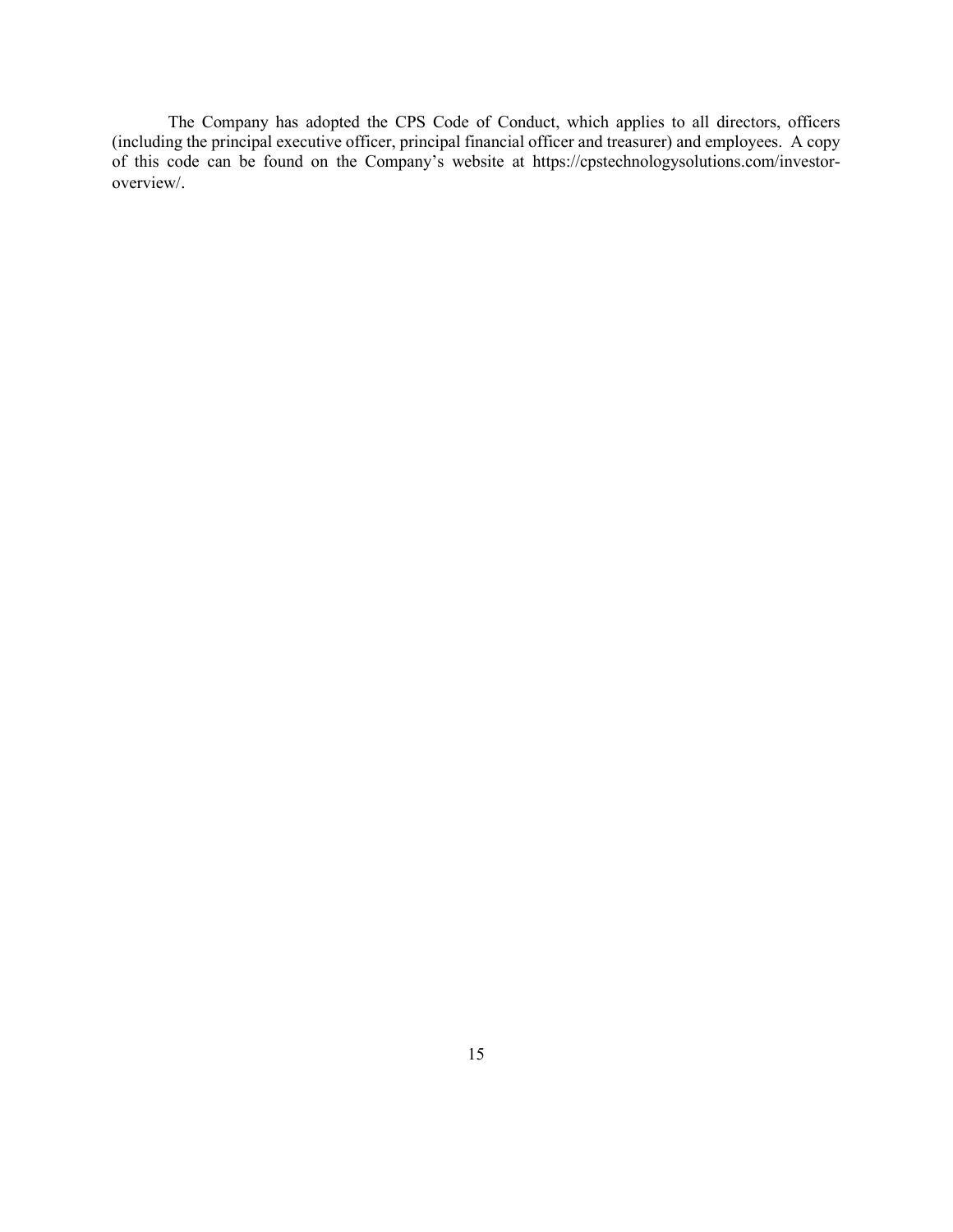### **REPORT OF THE AUDIT COMMITTEE**

Our Audit Committee consists of three independent members of the Board of Directors as defined in the rules and regulations of The Nasdaq Stock Market, including Listing Rule 5605.

The primary purpose of the Audit Committee is to assist the Board in fulfilling its responsibility to oversee management's conduct of the Company's financial reporting processes, including the process of preparing the financial reports and other financial information the Company provides to any governmental or regulatory body, the public or other users thereof; reviewing the Company's systems of internal accounting and financial controls; overseeing the annual independent audit of the Company's financial statements; and assessing the Company's legal compliance and ethics programs as established by management and the Board. Management is responsible for the preparation, presentation, and integrity of our financial statements, accounting and financial reporting principles, internal controls, and procedures designed to ensure compliance with accounting standards and applicable laws and regulations. The independent auditor is responsible for auditing our financial statements and expressing an opinion as to their conformity with generally accepted accounting principles.

The Audit Committee has reviewed and discussed the Company's audited financial statements for the fiscal year ended December 25, 2021 with management. Furthermore, the Audit Committee has discussed with Wolf & Company, P.C., the Company's independent registered public accounting firm for the fiscal year ended December 25, 2021, the matters required to be discussed by the applicable requirements of the Public Company Accounting Oversight Board and the U.S. Securities and Exchange Commission. The Audit Committee has received and reviewed the written disclosures and letter from Wolf & Company, P.C. required by applicable requirements of the Public Company Accounting Oversight Board regarding the independent accountant's communications with the Audit Committee concerning independence, and has discussed with Wolf & Company, P.C. such firm's independence and any relationships that may impact its objectivity and independence.

Based upon the reviews and discussions referred to above, the Audit Committee recommended to the Board of Directors that the audited financial statements for the fiscal year ended December 25, 2021 be included in the Company's Annual Report on Form 10-K for filing with the Securities and Exchange Commission.

> *Audit Committee* Francis J. Hughes, Jr. (Chair) Thomas M. Culligan Daniel C. Snow, Ph.D.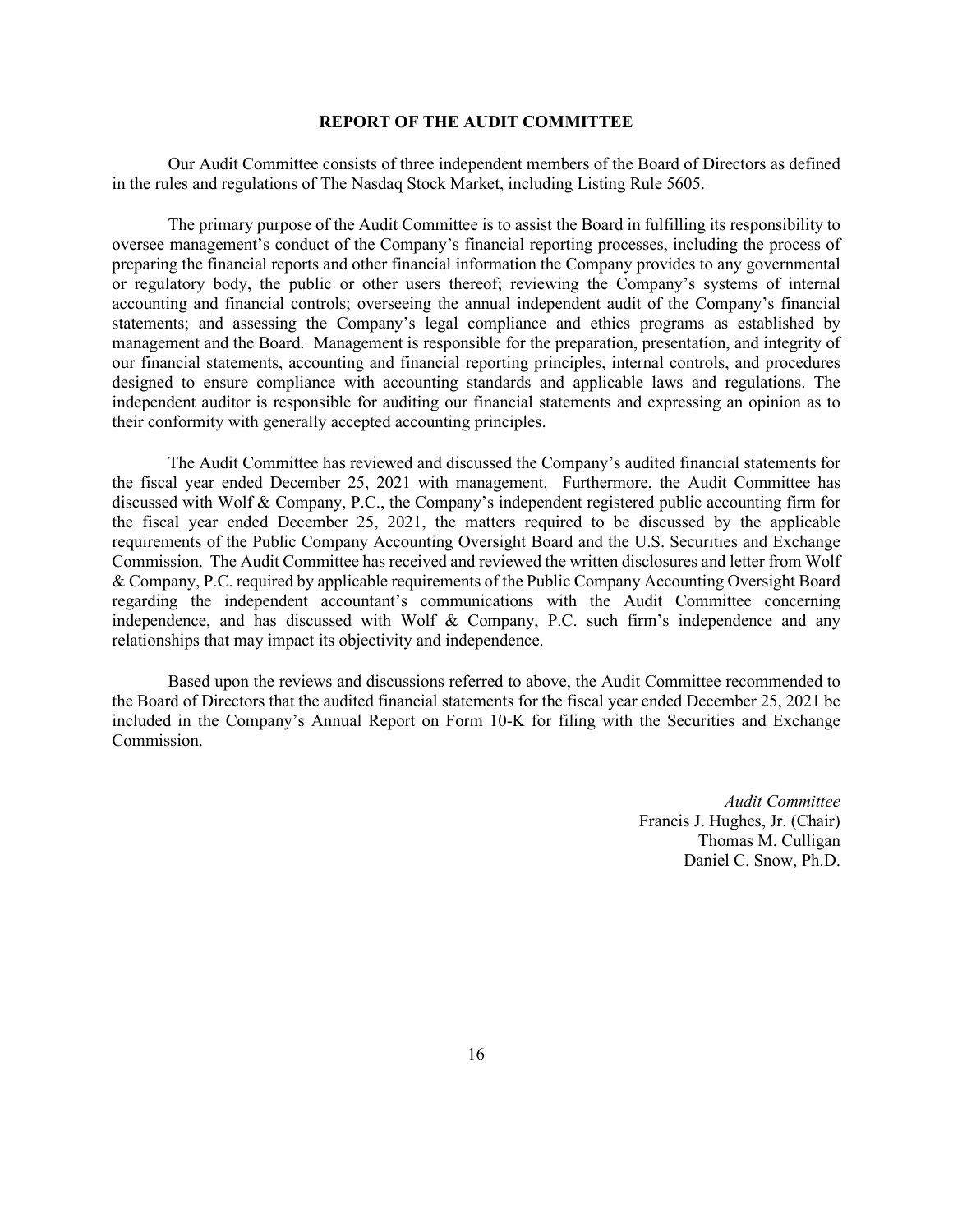### **COMPENSATION DISCUSSION AND ANALYSIS**

As noted above, a critical role of the Compensation and Nominating Committee of the Board of Directors, comprised solely of non-employee, "independent" directors, is to assist the Board with discharging its responsibilities relating to the compensation of the Company's employees, officers and directors, and the development and administration of the Company's compensation and benefit programs.

The Compensation Committee operates under a written charter, which is available at https://cpstechnologysolutions.com/investor-overview/. As set forth in the charter, the committee's authority and responsibilities with respect to compensation include:

- *For executives*, to assist with the development of an executive compensation program supportive of the achievement of the Company's strategic goals and objectives, to review and approve the goals and objectives relevant to the compensation of the Chief Executive Officer of the Company, including an annual evaluation of the CEO's performance and the establishment of the CEO's compensation and other material terms of employment, and to review other senior management team member compensation;
- *For directors*, to annually evaluate the appropriate level and form of compensation for members of the Board and its committees, and to recommend changes to the Board when appropriate; and
- *For employees generally*, to monitor and review all general compensation strategies and programs of the Company, including equity incentives and benefit programs.

The following discussion provides information about the Company's compensation plans and programs generally, as well as compensation awarded to, earned by or paid to our "named executive officers" pursuant to applicable Commission rules and regulations. For additional information, please see the *Compensation* section that follows this discussion and analysis.

#### **Compensation Philosophy and Objectives**

Our primary goal is to align compensation with the Company's business objectives and performance. Our aim is to attract, retain and reward executive officers and other key employees who contribute to our success and to motivate those individuals to enhance stockholder value. To establish this relationship between executive compensation and the creation of stockholder value, the Board has adopted a total compensation package comprised of base salary, bonus, and equity incentive awards. Key objectives of our compensation structure include:

- We intend to pay competitively with leading companies with which we compete for talent.
- We maintain annual incentive opportunities sufficient to provide motivation to achieve specific operating goals and to generate rewards that are intended to bring total compensation to competitive levels.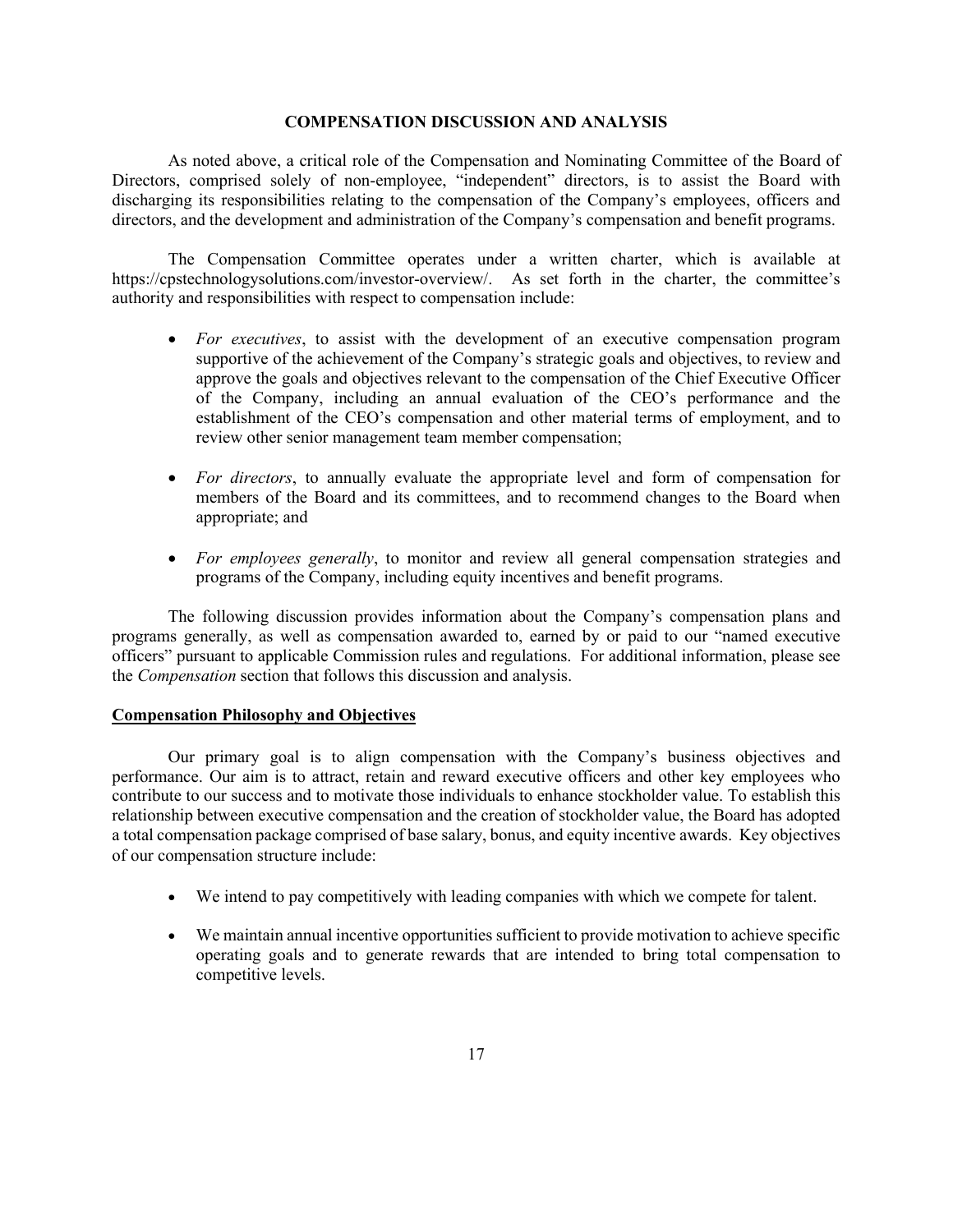• We provide meaningful equity-based incentives for executives and other key employees to ensure that individuals are motivated over the long-term to respond to our business challenges and opportunities as owners and not just as employees.

## **Procedure**

Compensation decisions are tied to the Company's fiscal year for officers, and for non-officer employees, of the Company. For each employee, a performance evaluation is conducted by his or her supervisor, the results of which are shared with the employee. The evaluation encompasses a review of the employee's individual performance over the course of the year and includes recognition of the achievement by the Company of its objectives and priorities. Compensation decisions are made after the results of the performance evaluations have been considered and an analysis is completed that considers the goals of market competitiveness and enhancement of stockholder value. Compensation levels at peer companies are considered as part of the process.

The Compensation Committee does not make individual compensation decisions for non-officer employees. Rather, our Chief Executive Officer sets compensation levels and presents the aggregate information to the Compensation Committee for its information. Bonuses, if any, are typically paid in the first quarter following the employee's evaluation, and salary increases are effective the first pay period following approval.

Compensation packages for the Company's corporate officers are analyzed and discussed individually by the Compensation Committee, and decisions are made once the Compensation Committee has obtained all of the information it deems necessary. Information that is considered in making officer compensation decisions may include information provided to the Compensation Committee via presentations made to the committee by the officers themselves. The Compensation Committee also considers the Company's financial condition and performance, as well as the performance, financial condition and compensation levels of peer companies. For officers, bonuses are typically paid in the first quarter of the year following the year to which the bonus relates, and salary increases are effective the first pay period following approval.

The accounting and tax treatment of compensation decisions generally have not been material factors in determining the amount and type of compensation given to executive officers, other than to balance the potential cost to the Company with the benefit or value to the executive. The tax and accounting treatment of different compensation arrangements may play a greater role in the decision-making process in the future. The effects on Section 409A of the Internal Revenue Code of 1986, as amended (the "Code") also would be considered when applicable.

The Compensation Committee has not to date employed any compensation consultants to assist it with compensation decisions, although it is authorized by its charter to do so and reserves the right to engage such consultants when and if deemed necessary or advisable. The Compensation Committee also has the authority to form, and delegate any of its responsibilities to, subcommittees as it deems appropriate, although to date it has not done so.

## **Compensation Components**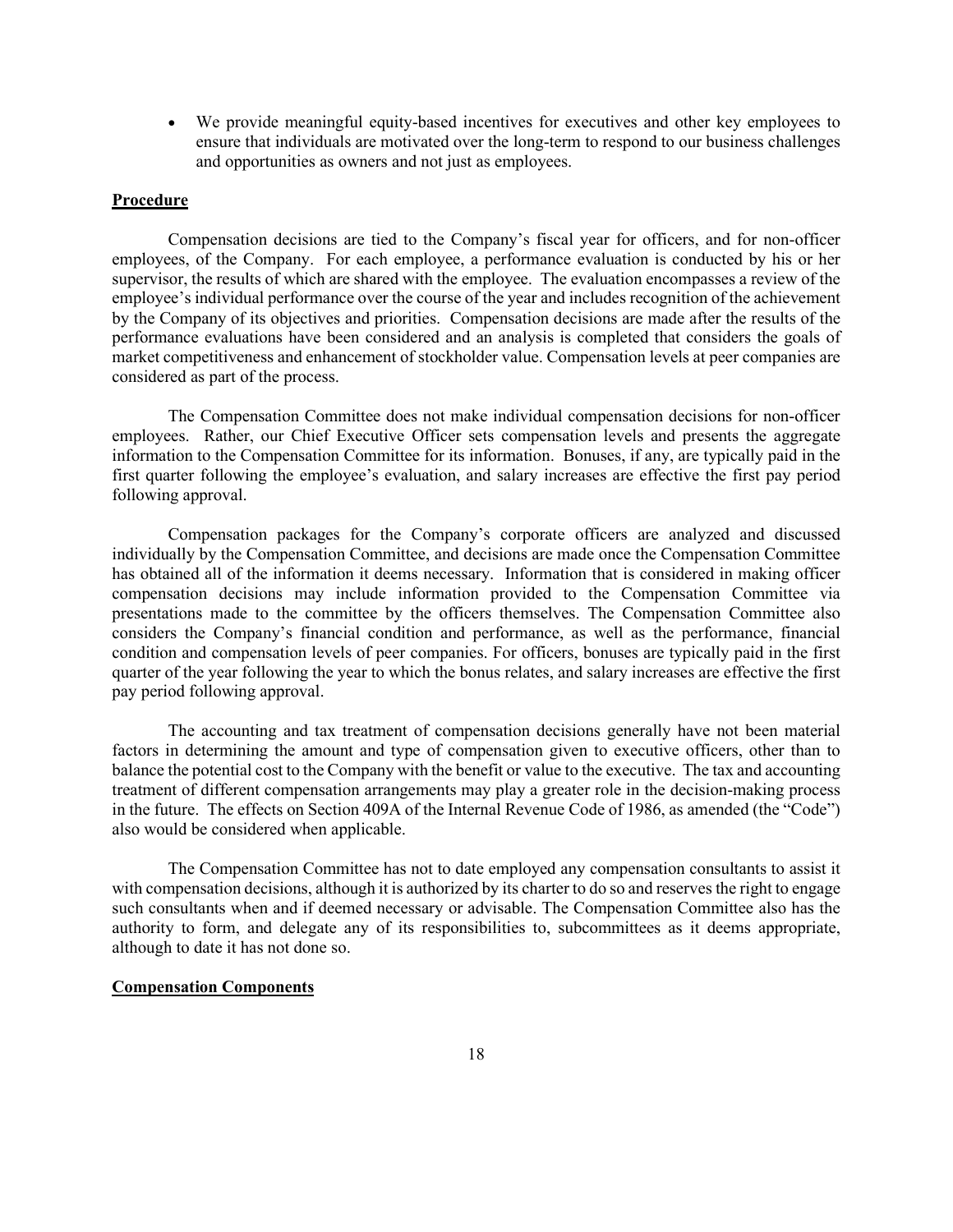The components of compensation provided to named executive officers (as well as non-officer employees) typically include base salary, annual discretionary bonuses, and equity incentives. In general, base salaries are reviewed annually and modified when corporate and/or individual performance dictates. Our CFO's annual salary was increased from \$160,000 to \$165,000 in March 2021 based on performance and market competitiveness; no other changes were made to salaries in fiscal 2021. Bonuses and equity incentives have historically been granted in periods during which the Company's financial performance has supported such awards; such components of compensation are not granted when the Company's operating results have not been positive and/or the recipients have not achieved specified performance milestones. In fiscal 2021, cash bonuses in the aggregate amount of \$68,870 were granted to our named executive officers. The Company also granted our named executive officers stock options to purchase an aggregate 205,000 shares of Common Stock in fiscal year 2021.

The Company's named executive officers also participate in the group benefits offered to all employees, such as medical and life insurance and a retirement savings plan.

### *Base Salary*

Base salary levels for the Company's officers typically are reviewed annually and are tied to the Company's fiscal year. Among those factors taken into consideration when setting executive officer salaries are individual and corporate performance, level of responsibility, prior experience, breadth of knowledge of the industry, and competitive pay practices. Specific weight is not given to any particular factor when establishing base salaries, although most weight is typically given for individual performance. In unusual cases, salaries may be reviewed more frequently.

#### *Annual Bonuses*

We believe that executive performance may be maximized through a system of incentive awards. Toward this end, the Company has established a discretionary cash incentive plan. Bonuses, when paid, are designed to tie awards to the achievement of specific corporate sales and earnings targets and individual performance objectives; the amount of the bonus award earned depends primarily on the extent to which such performance objectives are achieved. At the beginning of each fiscal year, the Compensation Committee establishes the annual sales and earnings objectives for the Company and the specific goals for each named executive officer, along with the milestones required to be achieved at each bonus level, and shares them with each individual officer. At year-end, the committee evaluates each individual's performance compared with each individual's specific goals and makes a determination as to whether the specified milestones have been reached.

## *Equity Incentives*

As with base salary and bonus determinations, equity compensation awards are determined on an annual basis, typically in the first half of each fiscal year. An important objective of this component of compensation is to strengthen the relationship between the long-term value of the Company's stock price and the potential financial gain for employees, as well as retention of personnel. Historically the Company has awarded stock options to its employees, officers and directors as the equity component of compensation, which provide recipients the opportunity to purchase shares of our Common Stock upon vesting and become valuable only if the trading price of the Common Stock increases. The recipient is therefore motivated to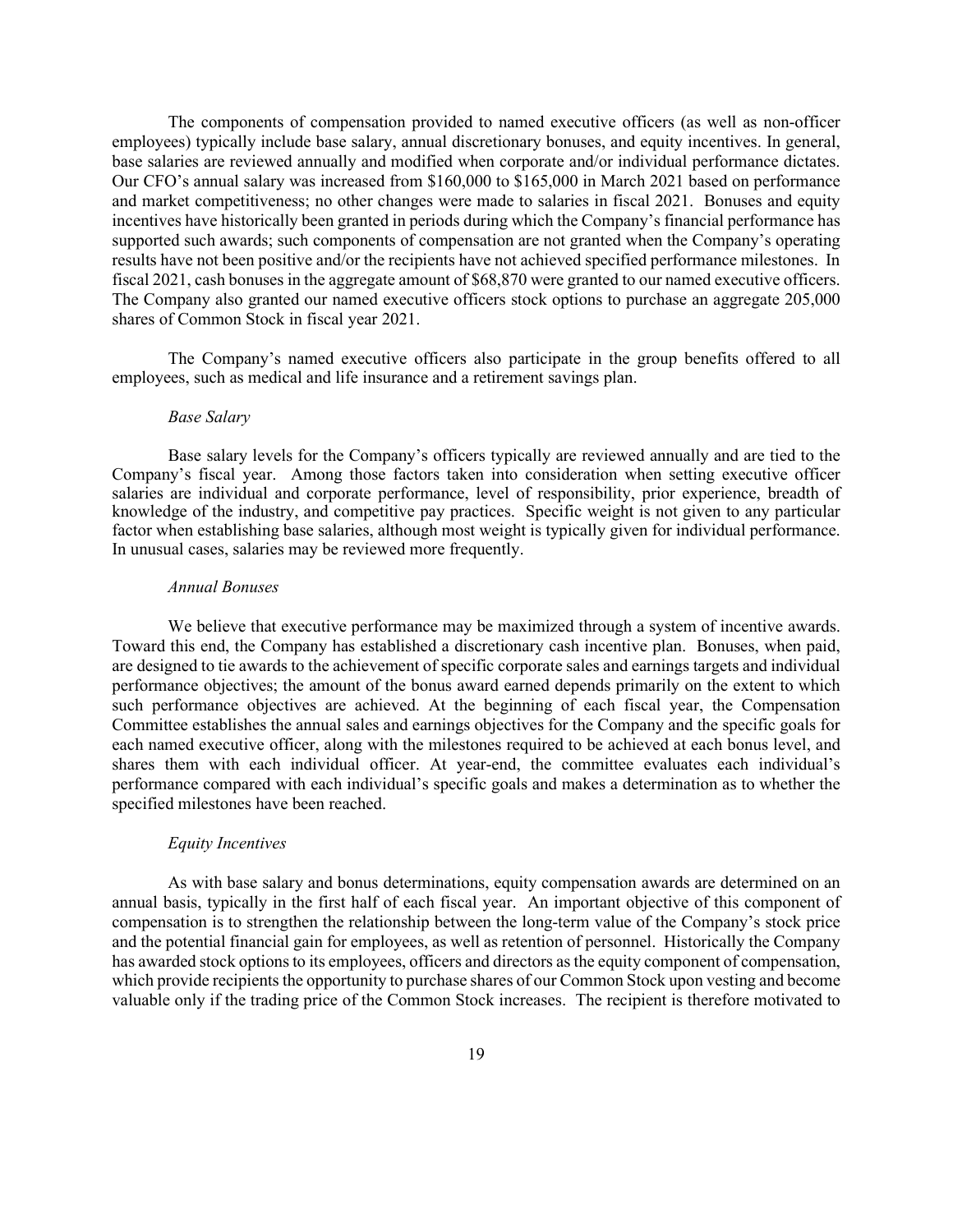remain with the Company until the options vest and motivated to improve individual performance in support of improved Company performance as reflected in an improved trading price.

In selecting employees eligible to receive equity compensation grants (whether at the initial hire date or through periodic grants) and determining the size of such grants, a variety of factors are considered. Determination of the employees eligible to receive awards and the size of such awards is based on a subjective analysis by the Compensation Committee, with input from Mr. McCormack, of each individual's position within the Company, his or her performance, his or her growth potential and that of the Company, and awards made to similarly situated employees at the Company's peer companies. For our named executive officers, consideration has also been given in the last several years, and is expected to continue to be given, to long-term beneficial ownership goals. An informal beneficial ownership target has been established for each officer, which is intended to be achieved within a specified time period, and the Compensation Committee considers such targets – along with competitive practices at peer companies, individual performance, and seniority, among other factors – when making decisions about the size of option awards for such officers.

### Equity Plans

The Board currently administers the CPS Technologies Corp. 2009 Stock Incentive Plan, adopted in December 2009 and amended and restated in 2014 (as amended and restated, the "2009 Plan"). The 2009 Plan, which expired in December 2019 but which will remain in effect until all awards outstanding under such plan have been exercised or expire, provided for the grant of equity incentive compensation to officers, directors and employees, as well as consultants and advisors, of the Company. As of December 25, 2021, the Company had issued awards representing 2,848,000 shares under the 2009 Plan, of which 489,900 were outstanding at fiscal year-end.

The Board also administers the CPS Technologies Corp. 2020 Equity Incentive Plan (the "2020 Plan"), which was adopted by the Board in March 2020 and approved by stockholders in April 2020 at the 2020 annual meeting of stockholders. The 2020 Plan provides for the issuance of up to 1,500,000 shares of Common Stock to employees, officers, directors, consultants and advisors to the Company pursuant to the award of stock options, stock appreciation rights, restricted stock, restricted stock units and other stockbased awards. The stated purpose of the 2020 Plan is to advance the interests of the Company's stockholders by enhancing the Company's ability to attract, retain and motivate persons who are expected to make important contributions to the Company and by providing such persons with equity ownership opportunities and performance-based incentives that are intended to better align the interests of such persons with those of the Company's stockholders. As of December 25, 2021, the Company had issued awards representing 377,000 shares under the 2020 Plan, of which 349,500 were outstanding at fiscal yearend.

On January 28, 2022, the Board approved the grant of non-statutory options to purchase 7,600 shares of Common Stock to each of the five non-employee members of the Board, for an aggregate 38,500 shares, under the 2020 Plan. Such options were granted at an exercise price of \$2.90 per share, the closing price of the Common Stock on the date of grant, and vested immediately. The Board also approved the grant of an aggregate 150,000 options to employees of the Company under the 2020 Plan, which included options to purchase 50,000 shares granted to our Chief Executive Officer, also at an exercise price of \$2.90 per share and vesting in five equal installments commencing on the first anniversary of the date of grant.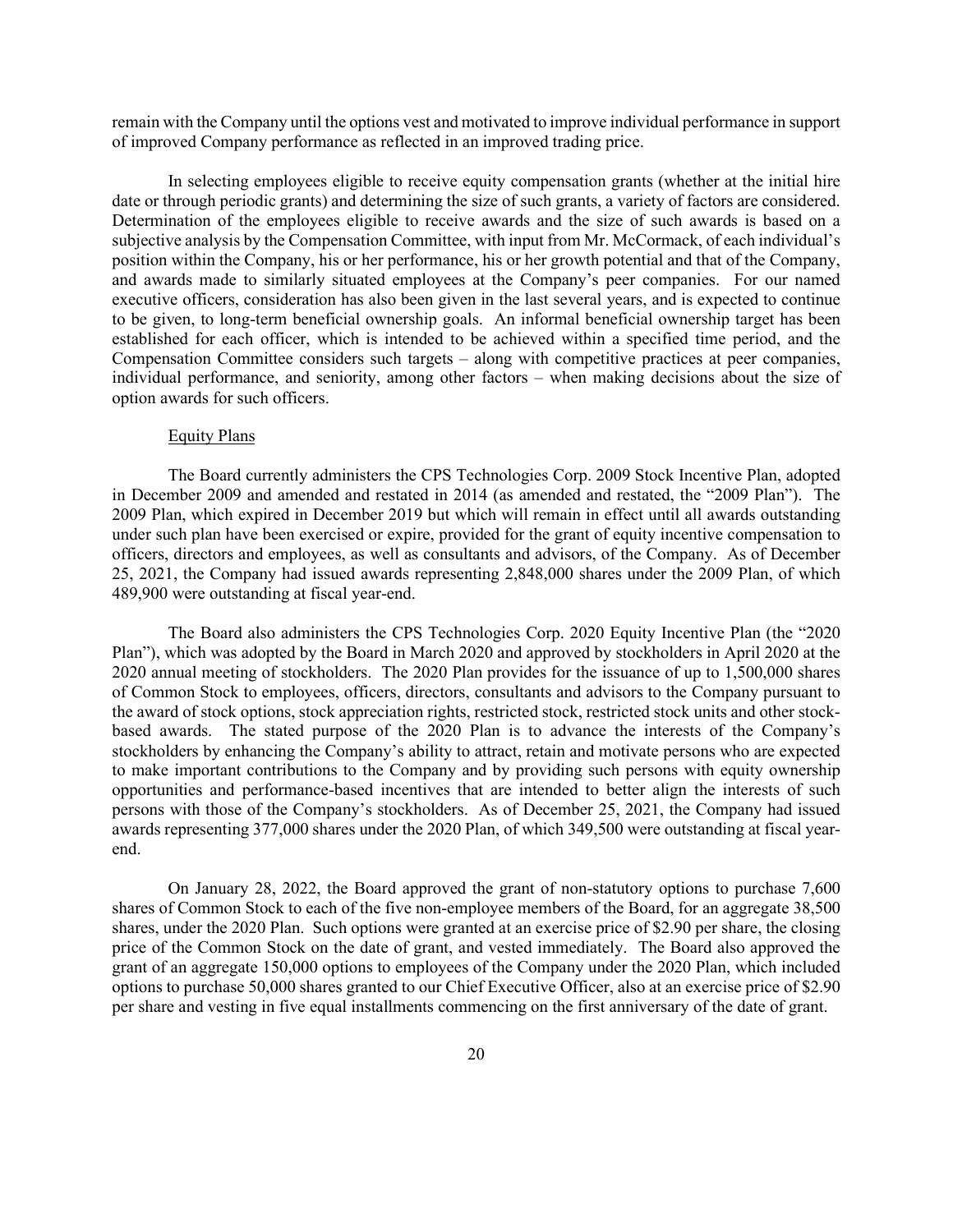### *Retirement, Severance, Change in Control and Similar Compensation*

The Company does not currently offer or have in place any formal retirement, severance, change of control or similar compensation programs other than its retirement savings plan available to all eligible employees. Rather, the Company individually negotiates with those employees for whom retirement, severance, change of control or similar compensation is deemed necessary.

### *Perquisites and Other Benefits*

The Company generally does not provide its named executive officers with "perks" or similar types of benefits. Our named executive officers have life insurance policies for which the Company pays the premium, and the Company has the option to match up to a certain percentage of their contributions to the Company's retirement savings plan when the Company's financial condition permits. Both of these benefits are generally available to all Company employees, subject to certain limitations and restrictions. Our named executive officers, like other employees, also are entitled to participate in the Company's employee benefit plans offering group disability insurance and health insurance.

#### **Tax Considerations**

Section 162(m) of the Code generally disallows a tax deduction to public companies for compensation over \$1,000,000 paid to certain employees, generally the Chief Executive Officer and the four other most highly compensated executive officers. Prior to the passage of the 2017 Tax Cuts and Jobs Act, qualifying performance-based compensation was generally excluded from the deduction limit if certain requirements were met; as a result of changes in the tax law, this previously-available exclusion was no longer available after 2018.

In fiscal 2020, no compensation paid by the Company was nondeductible as a result of the \$1,000,000 limitation. Furthermore, the Board of Directors believes that, given the general range of salaries and bonuses for executive officers of the Company, the \$1,000,000 threshold of Section 162(m) will not be reached by any executive officer of the Company in the foreseeable future. Accordingly, the Board has not formulated a policy to address non-qualifying compensation or the elimination of the performance-based compensation exclusion.

## **Say on Pay Proposal and Votes**

As discussed under Proposal 2 below, stockholders will have the opportunity to cast their vote at the Meeting on the compensation of the Company's named executive officers as described in this Proxy Statement. The advisory vote will not be binding on the Compensation Committee or the Board of Directors. However, the Compensation Committee and the Board will review the voting results and any concerns raised by stockholders will be considered when determining future compensation arrangements and making decisions about future compensation programs and practices. The Board and Compensation Committee also may consult directly with stockholders to better understand any issues and concerns.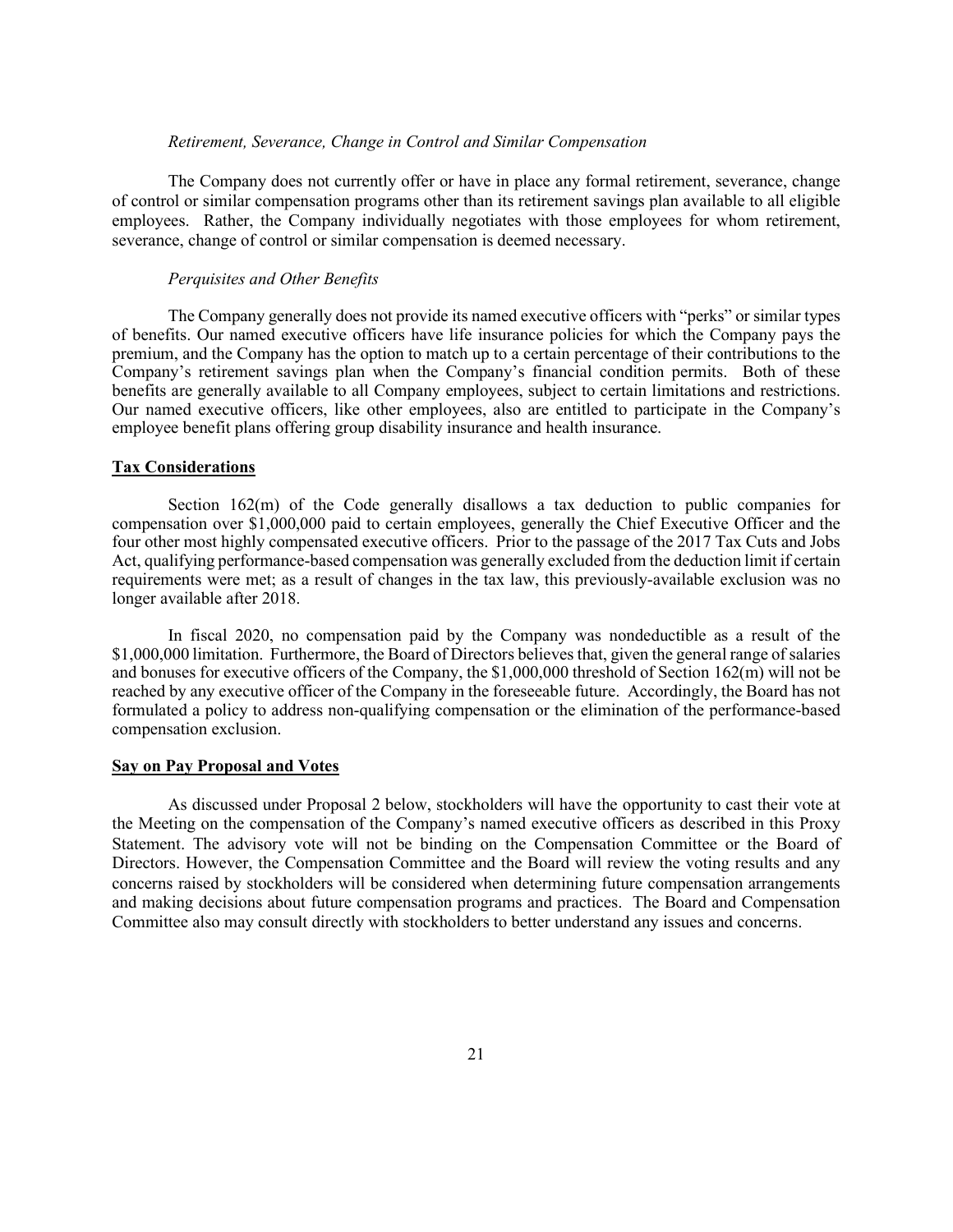## **COMPENSATION**

## **Named Executive Officers**

The following tables set forth all plan and non-plan compensation awarded to, earned by or paid to the Company's principal executive officer and our other most highly compensated individual serving as an executive officer at the end of fiscal year 2021 (collectively, the "named executive officers") for all services rendered by such individuals to the Company and any subsidiaries in all capacities for the periods presented.

## **Summary Compensation Table**

| Name<br>and<br><b>Principal Position</b>                                                  | <u>Year</u> | <b>Salary</b><br>$(\$)$ | <b>Bonus</b><br>$(\$)$ | Option<br>Awards<br>$(\$)$ | All<br>Other<br><b>Compensation</b><br>$\left( \mathbb{S}\right)$ | <b>Total</b><br>$(\$)$ |
|-------------------------------------------------------------------------------------------|-------------|-------------------------|------------------------|----------------------------|-------------------------------------------------------------------|------------------------|
| <b>Grant C. Bennett</b><br>Former President, Chief<br>Executive<br>Officer, and Treasurer | 2021        | \$99,743(1)             | \$42,210(4)            |                            | \$73,590(2)                                                       | \$215,543              |
|                                                                                           | 2020        | \$196,019(1)            | \$10,998(4)            |                            |                                                                   | \$207,605              |
| Michael E. McCormack<br>President and Chief<br>Executive Officer                          | 2021        | \$245,192(3)            |                        | \$218,542(3)               |                                                                   | \$463,734              |
| Charles K. Griffith, Jr.<br>Chief Financial Officer                                       | 2021        | \$164,744(5)            | \$26,660(4)            | \$12,797(6)                | \$1,982(2)                                                        | \$206,183              |
|                                                                                           | 2020        | \$158,466(5)            | \$5,481(4)             | \$11,274(6)                |                                                                   | \$175,897              |

- (1) Mr. Bennett's annual base salary was set at \$190,000, effective March 2020. Mr. Bennett retired as President Chief Executive Officer and Treasurer effective June 30, 2021. Also includes \$4,742 of unused vacation paid to Mr. Bennett upon his retirement.
- (2) Represents Company contribution of \$2,070 to Mr. Bennett's 401k account and also includes a retirement gift of \$71,520.
- (3) Michael McCormack began serving as Chief Operating Officer of the Company in January, 2021. He was promoted to President and Chief Executive Officer in July 2021. His starting salary was set at \$250,000. He was also granted an option to purchase 200,000 shares of Common Stock at \$2.73 per share, which options have a term of 10 years and vests in five equal installments commencing on January 4, 2022. The dollar amount presented represents the aggregate fair value of the award on the date of grant computed pursuant to FASB ASC Topic 718 in the Company's financial statements, not reduced by the estimated forfeiture rate. The fair value of the option was estimated on the date of grant using the Black-Scholes option pricing model with the following weighted average assumptions used for grants in fiscal 2021: dividend yield of 0%, expected volatility of 54%, risk-free interest rate of 0.50%, and expected life of 6 years.
- (4) The Company instituted a bonus plan for 2019 and 2020, to be reviewed and paid in 2020 and 2021 respectively, which included personal goals, Company revenue goals and Company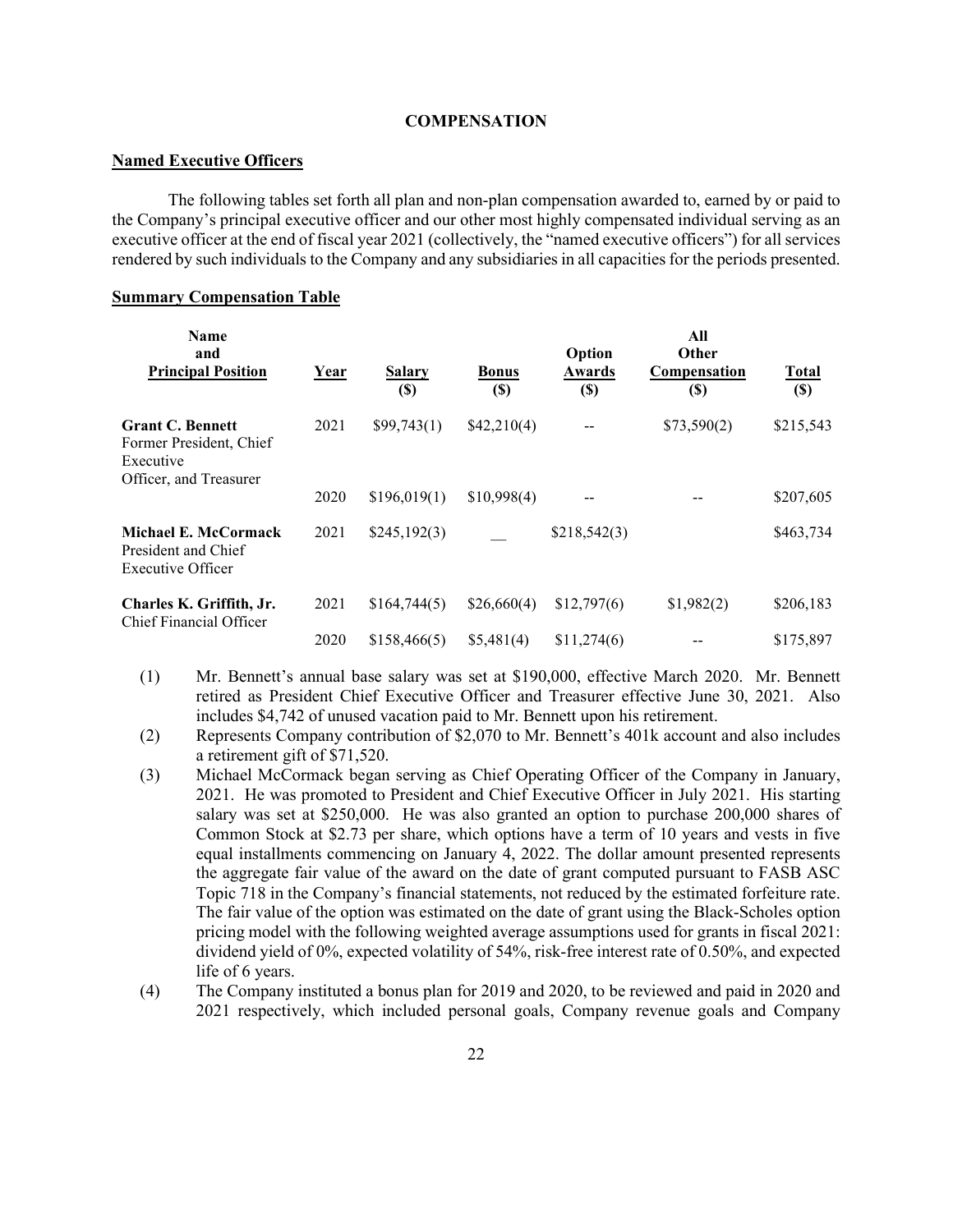profitability goals. Bonuses paid to Messrs. Bennett and Griffith in 2020, consisted of amounts paid as a result of the achievement of their personal goals. Amounts paid in 2021 for 2020 included amounts for the acheivment or partial acheivment of each of the 3 goals.

- (5) Mr. Griffith annual base salary was set at \$160,000, effective March 2020, and was increased to \$165,000 in March 2021.
- (6) Amount represents (i) an award on May 13, 2021 of an option to purchase 5,000 shares of Common Stock at \$5.11 per share, which vests in five equal annual installments commencing the first anniversary of the date of grant and has a 10 year term and (ii) an award on March 3, 2020 of an option to purchase 15,000 shares of Common Stock at \$1.49 per share, which vests in five equal annual installments commencing the first anniversary of the date of grant and has a 10 year term. The dollar amount presented represents the aggregate fair value of the award on the date of grant computed pursuant to FASB ASC Topic 718 in the Company's financial statements, not reduced by the estimated forfeiture rate. The fair value of the option was estimated on the date of grant using the Black-Scholes option pricing model with the following weighted average assumptions used for grants in fiscal 2021: dividend yield of 0%, expected volatility of 54%, risk-free interest rate of 1.08%, and expected life of 6 years.
- (7) Represents Company contribution to Mr. Griffith's 401k account.

For further information on equity incentive awards granted to our named executive officers, see the disclosure below. For more information on compensation generally and information on severance and change of control rights, see the *Compensation Discussion and Analysis* section above.

## **Employment Agreements**

None of our named executive officers are parties to employment agreements with the Company.

**Option Awards**

# **Outstanding Equity Awards at Fiscal Year-End**

The following table sets forth certain information regarding unexercised options held by our named executive officers outstanding as of the end of the Company's 2021 fiscal year, which date was December 25, 2021.

| Name                     | Number of<br>Number of<br><b>Securities</b><br><b>Securities</b><br>Underlying<br>Underlying<br><b>Unexercised</b><br><b>Unexercised</b><br><b>Options</b><br><b>Options</b> |                           | <b>Equity Incentive</b><br><b>Plan Awards:</b><br>Number of<br><b>Securities</b><br>Underlying<br>Unexercised<br>Unearned<br><b>Options</b> | Option<br><b>Exercise</b><br><b>Price</b> | Option<br><b>Expiration</b><br>Date |
|--------------------------|------------------------------------------------------------------------------------------------------------------------------------------------------------------------------|---------------------------|---------------------------------------------------------------------------------------------------------------------------------------------|-------------------------------------------|-------------------------------------|
|                          | $^{(#)}$<br><b>Exercisable</b>                                                                                                                                               | $^{(#)}$<br>Unexercisable | $^{(#)}$                                                                                                                                    | $\left( \mathbb{S}\right)$                |                                     |
| Grant C. Bennett         | --                                                                                                                                                                           |                           | --                                                                                                                                          |                                           |                                     |
| Michael E. McCormack     | --                                                                                                                                                                           | 200,000(1)                | $- -$                                                                                                                                       | 2.73                                      | 1/4/31                              |
| Charles K. Griffith, Jr. | 10,000(2)                                                                                                                                                                    | 60,000(2)                 | --                                                                                                                                          | 1.55                                      | 4/8/29                              |
|                          | $-(3)$                                                                                                                                                                       | 12,000(3)                 |                                                                                                                                             | 1.49                                      | 3/3/30                              |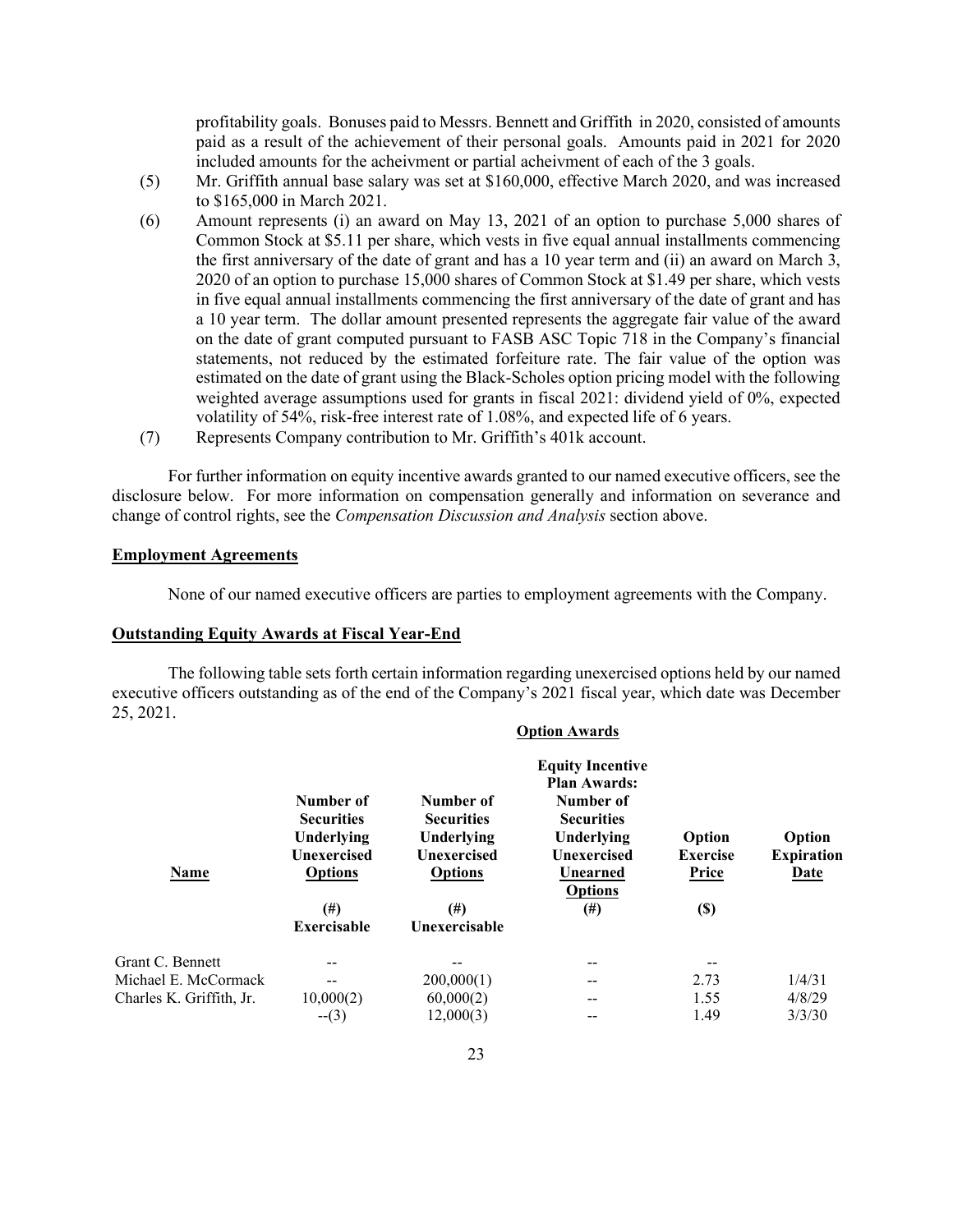$-(-4)$   $5,000(4)$   $5.11$   $5/13/31$ 

- (1) Granted on January 4, 2021 with vesting in five equal installments commencing on the first anniversary of the date of grant, with a term of 10 years.
- (2) Granted on April 8, 2019 with vesting in five equal installments commencing on the first anniversary of the date of grant, with a term of 10 years.
- (3) Granted on March 3, 2020 with vesting in five equal installments commencing on the first anniversary of the date of grant, with a term of 10 years.
- (4) Granted on May 13, 2021 with vesting in five equal installments commencing on the first anniversary of the date of grant, with a term of 10 years.

## *Equity Incentive Plans*

The Company currently administers the 2009 Stock Incentive Plan, which expired in December 2019 but which will remain in effect until all awards outstanding under such plan have been exercised or expire, and the 2020 Equity Incentive Plan. At December 25, 2021, there were an aggregate of 4,500,000 shares authorized under such plans, of which options to purchase 839,400 shares were outstanding.

The goal of the Company's equity incentive awards is to promote the success and interests of the Company and its stockholders by permitting and encouraging recipients to obtain a proprietary interest in the Company or any subsidiaries through the grant and exercise of such awards, and motivating such recipients to remain with the Company and work towards its success.

## *Grants in Fiscal 2021*

On January 4, 2021, the Board of Directors approved the grant of options under the 2020 Plan to purchase 200,000 shares to Mr. McCormack. These incentive stock options, which are exercisable at \$2.73 per share, vest in equal annual installments over a five-year period commencing on the first anniversary of the date of grant and have a term of 10 years.

On May 13, 2021, the Board of Directors approved the grant to Mr. Norwood and each of the independent members of the Company's Board of Directors options under the 2020 Plan to purchase 5,500 shares of Common Stock, for an aggregate 22,000 shares. These non-qualified stock options, which are exercisable at \$5.11 per share, vested immediately on grant and have a term of 10 years.

Also on May 13, 2021, the Board of Directors approved the grant of an option under the 2020 Plan to purchase 5,000 shares to Mr. Griffith. These incentive stock options, which are exercisable at \$5.11 per share, vest in equal annual installments over a five-year period commencing on the first anniversary of the date of grant and have a term of 10 years.

Such grants were the only grants of stock options made to the named executive officers and directors of the Company during the 2021 fiscal year.

## **Retirement, Severance and Similar Compensation**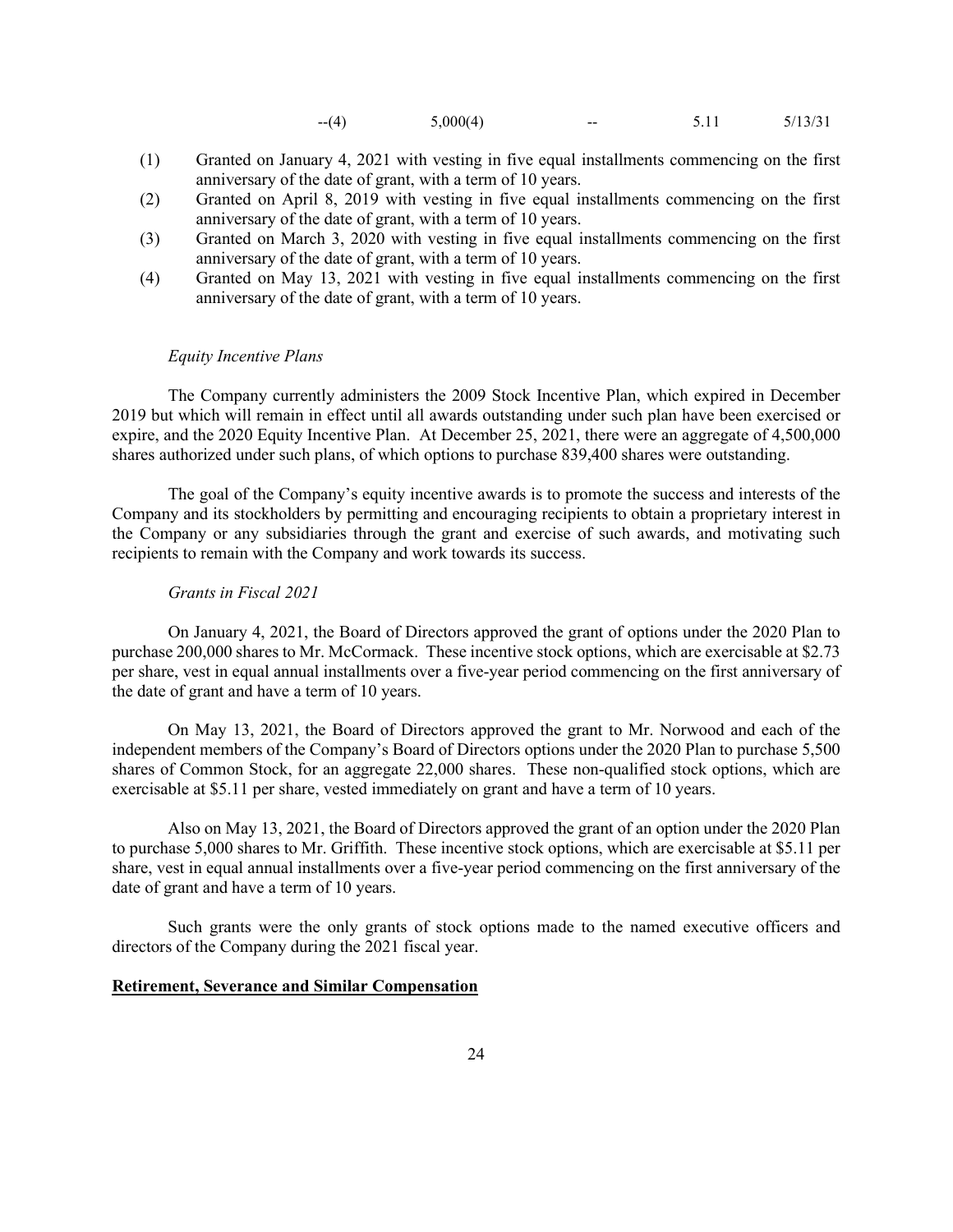The Company does not offer or have in place any formal retirement, severance, change of control or similar compensation programs other than its retirement savings plan available to all eligible employees.

## **Compensation of Directors**

The following table sets forth all compensation of the Company's non-employee directors for the fiscal year ended December 25, 2021.

| <b>Name</b>            | <b>Fees Earned or</b><br>Paid in Cash<br>(S) | <b>Option Awards</b><br>(\$) | <b>All Other</b><br><b>Compensation</b><br>(S) | <b>Total</b><br>$\left( \mathbb{S}\right)$ |
|------------------------|----------------------------------------------|------------------------------|------------------------------------------------|--------------------------------------------|
| Francis J. Hughes, Jr. | \$18,000(1)(2)                               | \$15,364(3)(4)               |                                                | \$33,364                                   |
| Thomas M. Culligan     | \$18,000(1)                                  | \$15,364(3)(4)               | \$113(5)                                       | \$33,477                                   |
| Ralph M. Norwood       | \$18,000(1)                                  | \$15,364(3)(4)               | \$1,421(5)                                     | \$34,785                                   |
| Daniel C. Snow, Ph.D.  | \$18,000(1)                                  | \$15,364(3)(4)               | \$724(5)                                       | \$34,088                                   |
| Grant C. Bennett       | \$9,000(1)                                   |                              |                                                | \$9,000                                    |

- (1) Includes quarterly stipend and fees paid for Board of Directors and committee meetings attended during the fiscal year. Mr. Bennett was only paid for meetings that occurred after his retirement from the President, Chief Executive Officer and Treasurer positions.
- (2) Cash fees payable to Mr. Hughes for his service as a director are paid to ARD, for which Mr. Hughes serves as President.
- (3) Amount represents the award on May 13, 2021 of a non-qualified option to purchase 5,500 shares of Common Stock at \$5.11 per share, which vested in full on date of grant and has a 10 year term. The dollar amount presented represents the aggregate fair value of the award on the date of grant computed pursuant to FASB ASC Topic 718 in the Company's financial statements, not reduced by the estimated forfeiture rate. The fair value of the option was estimated on the date of grant using the Black-Scholes option pricing model with the following weighted average assumptions used for grants in fiscal 2021: dividend yield of 0%, expected volatility of 54%, risk-free interest rate of 1.31%, and expected life of 7 years.
- (4) Mr. Hughes had 125,500 options outstanding at the 2021 fiscal year-end, all of which were fully vested and exercisable. Mr. Culligan had 80,500 options outstanding at the 2021 fiscal year-end, all of which were fully vested and exercisable. Mr. Norwood had 155,500 options outstanding at the 2021 fiscal year-end, 149,500 of which were fully vested and exercisable. Dr. Snow had 5,500 options outstanding at the 2021 fiscal year-end, all of which were fully vested and exercisable.
- (5) Amount represents expenses reimbursed for travel.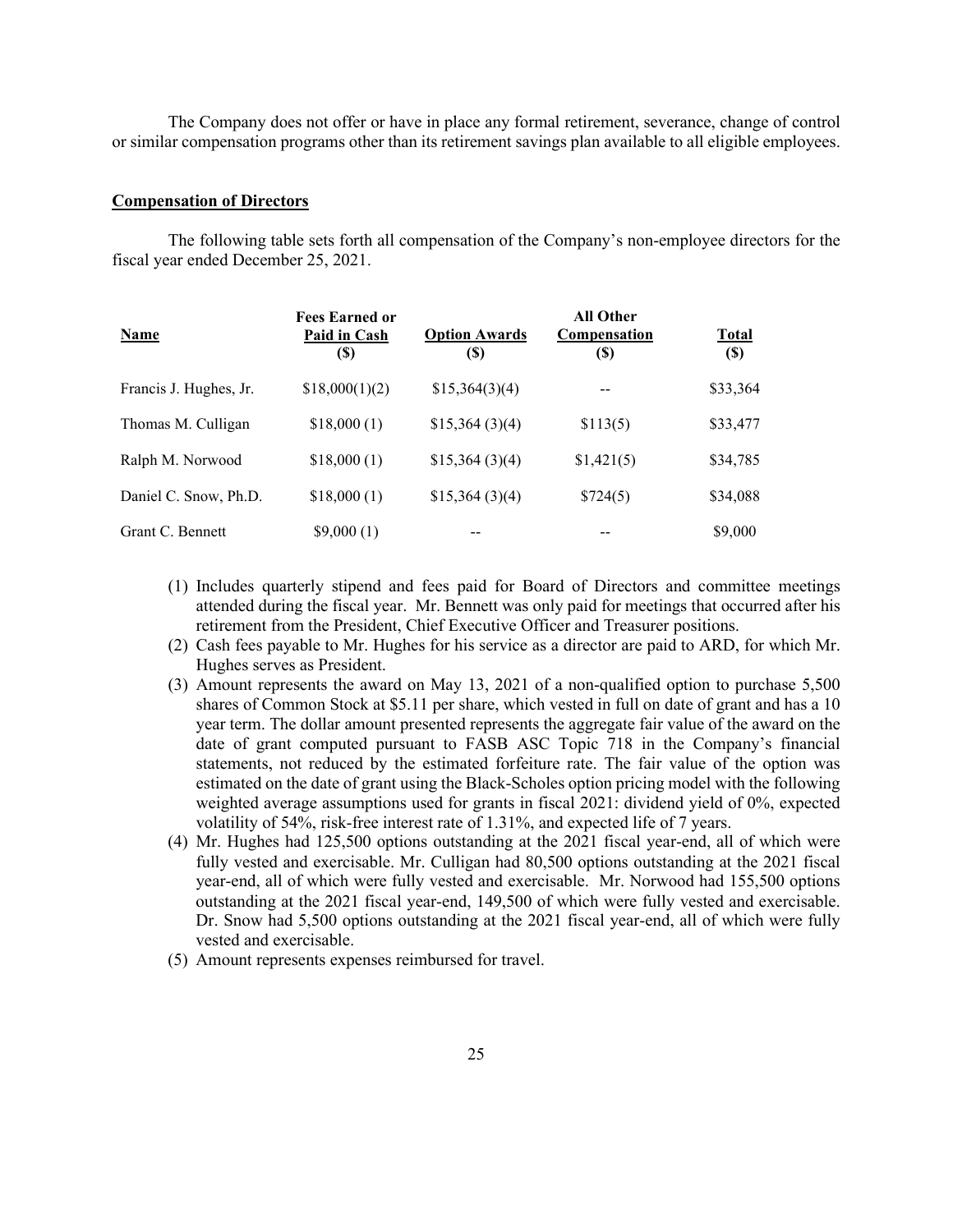Board members are entitled to receive a Board meeting fee of \$1,000 per meeting unless waived. Board members also received a quarterly stipend of \$3,000 for their service during 2021.

Directors other than Mr. Bennett also are entitled to receive grants of stock options. In May 2021, the Board granted to each of Messrs. Hughes, Culligan and Norwood and Dr. Snow options to purchase 5,500 shares of Common Stock at \$5.11 per share, the closing price of the Common Stock on the date of grant. Such options have a term of 10 years and were exerciseable in full on the date of grant.

The Company may reimburse members of the Board of Directors for their reasonable out-of-pocket expenses incurred in attending Board and committee meetings. The Company believes that members of the Board of Directors received compensation during fiscal year 2021 commensurate with their responsibilities to the Company and appropriate for a company of the Company's size and revenues.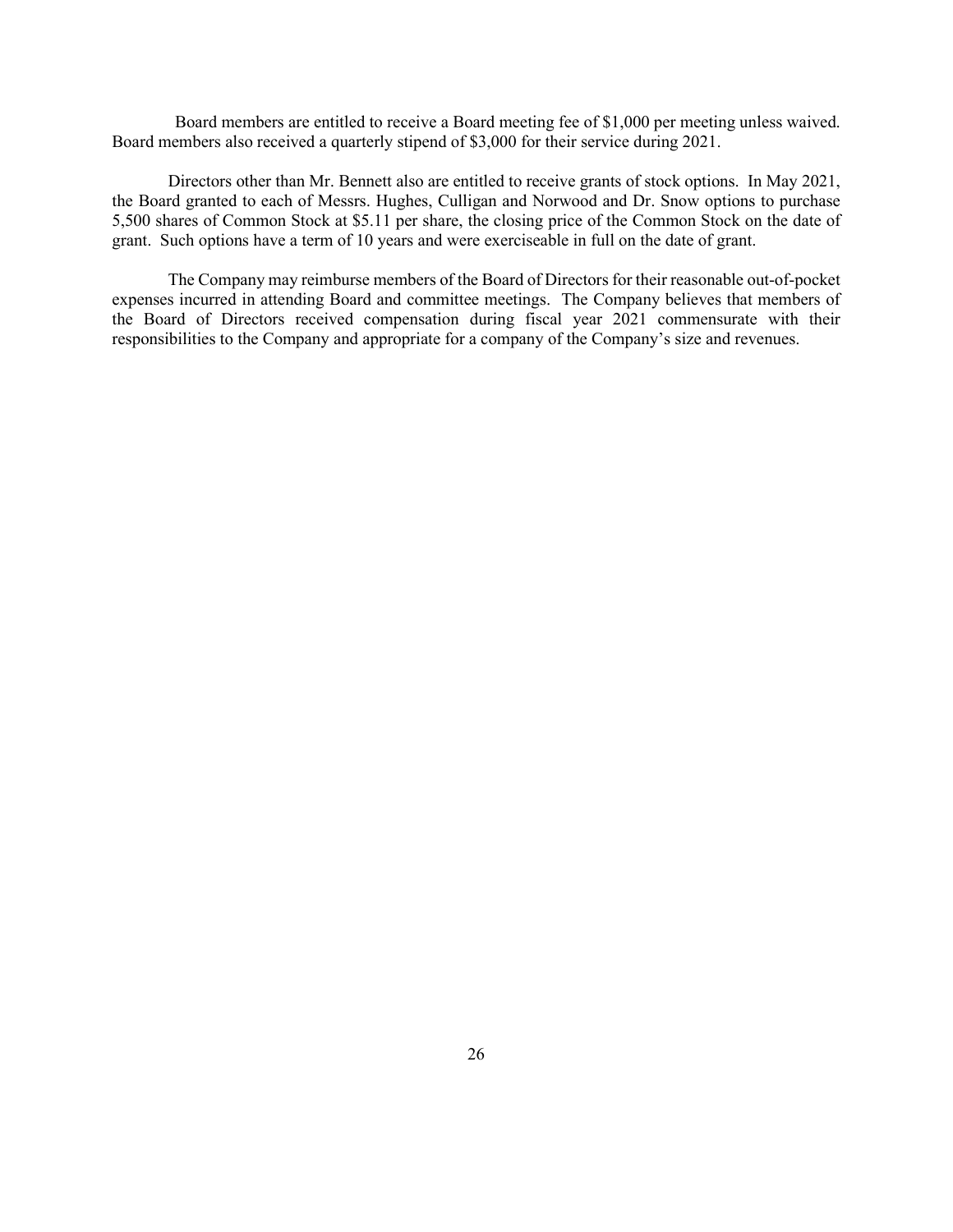## **PROPOSAL 2. STOCKHOLDER ADVISORY VOTE ON EXECUTIVE COMPENSATION**

The Dodd-Frank Wall Street Reform and Consumer Protection Act (the "Reform Act") and Section 14A of the Exchange Act entitle stockholders to cast a non-binding, advisory vote on the compensation of executives as described in a company's proxy statement, otherwise known as "say on pay" proposals. The legislation makes clear that these votes do not overrule a Board's compensation decisions, impose additional fiduciary duties on the Board, or limit stockholders' ability to make other compensation-related proposals.

The Company's primary goal when determining compensation is to align compensation with our business objectives and performance. Our aim is to attract, retain and reward executive officers and other key employees who contribute to our long-term success and to motivate those individuals to enhance longterm stockholder value. The Company aims to make executive compensation sensitive to Company performance, which is defined primarily in terms of sales and profits.

We believe that the Company's executive compensation programs have been effective at providing appropriate incentives for the achievement of targeted results, aligning pay and performance, creating an ownership culture in which award recipients think and act like stockholders, and enabling the Company to attract and retain some of the most talented executives in our industry.

Revenues for the 2021 fiscal year were \$22.4 million, compared to revenues of \$20.9 million in fiscal 2020, an increase of approximately 7%. The Company generated net income of \$3.2 million, or \$0.23 per share, for fiscal 2021. This compares with net income of \$908 thousand, or \$0.07 per share, for fiscal 2020. The Company's fiscal 2021 results were primarily a result of increased demand for armor and aerospace applications somewhat offset by decreased customer demand for certain existing, higher volume products such as baseplates for traction power modules, due to the COVID-19 pandemic. The increase in net income is due to the reversal of the Company's deferred tax reserve resulting in a \$2.7 million tax benefit.

Compensation actions taken with respect to fiscal 2021 for the Company's named executive officers reflected the Company's financial performance and individual achievement of performance milestones as compared to prior years. In fiscal 2021, bonuses were paid to our named executive officers in the aggregate amount of \$68,870. In addition, modest performance and market-driven salary increases were awarded to named executive officers in 2021.

Stockholders are encouraged to read the *Compensation Discussion and Analysis* and *Compensation* sections of this Proxy Statement for a more detailed discussion of how the Company's compensation programs reflect our overarching compensation philosophy and core principles and how such philosophy and principles were implemented when making compensation decisions for 2021.

Our Board values constructive dialogue on compensation and other governance topics, and recognizes the interest that investors have in executive compensation. In response to the passage of the Reform Act and in recognition of growing support for advisory votes on compensation, stockholders now have the opportunity to vote on an advisory resolution concerning the compensation of our named executive officers on an annual basis.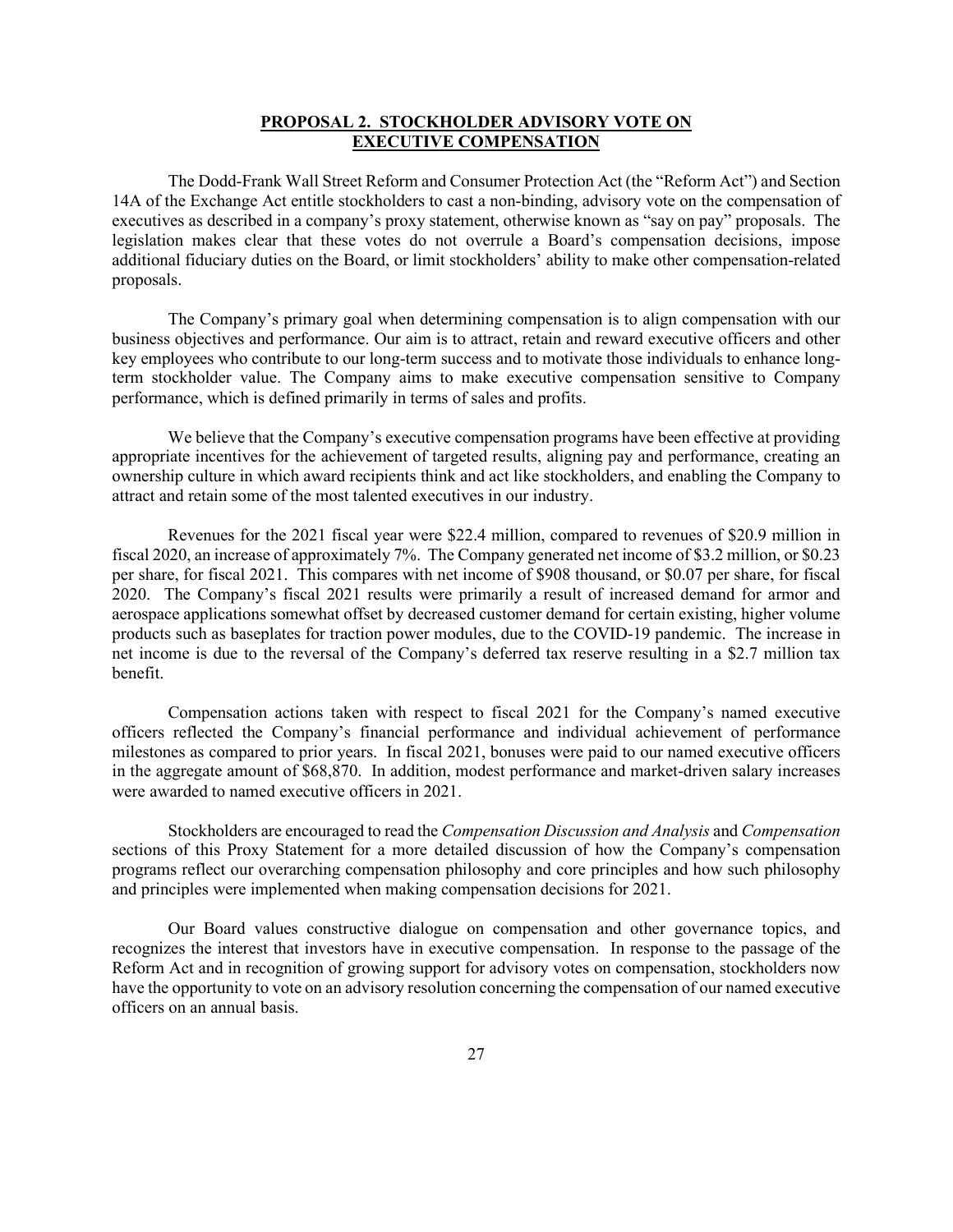Accordingly, stockholders are being asked to vote on the following resolution at the Meeting:

**RESOLVED**, that the compensation paid to the Company's named executive officers as disclosed in the *Compensation* section (including the tables and narrative discussion therein) of this Proxy Statement be hereby APPROVED.

Stockholders will have the opportunity to vote for or against such resolution, or abstain from voting. The affirmative vote of the holders of a majority of the shares of Common Stock voting on the matter shall be required to approve the stockholder advisory vote on executive compensation as disclosed in this Proxy Statement. Abstentions and broker non-votes will not be included in the totals for the proposal and will have no effect on the outcome of the vote.

The advisory vote will not be binding on the Compensation Committee or the Board of Directors. However, the Compensation Committee and Board will review the voting results and any concerns raised by stockholders will be considered when determining future compensation arrangements and making decisions about future compensation programs and practices. The Board and Compensation Committee also may consult directly with stockholders to better understand any issues and concerns.

# **THE BOARD OF DIRECTORS RECOMMENDS A VOTE "FOR" THE ADVISORY RESOLUTION APPROVING EXECUTIVE COMPENSATION.**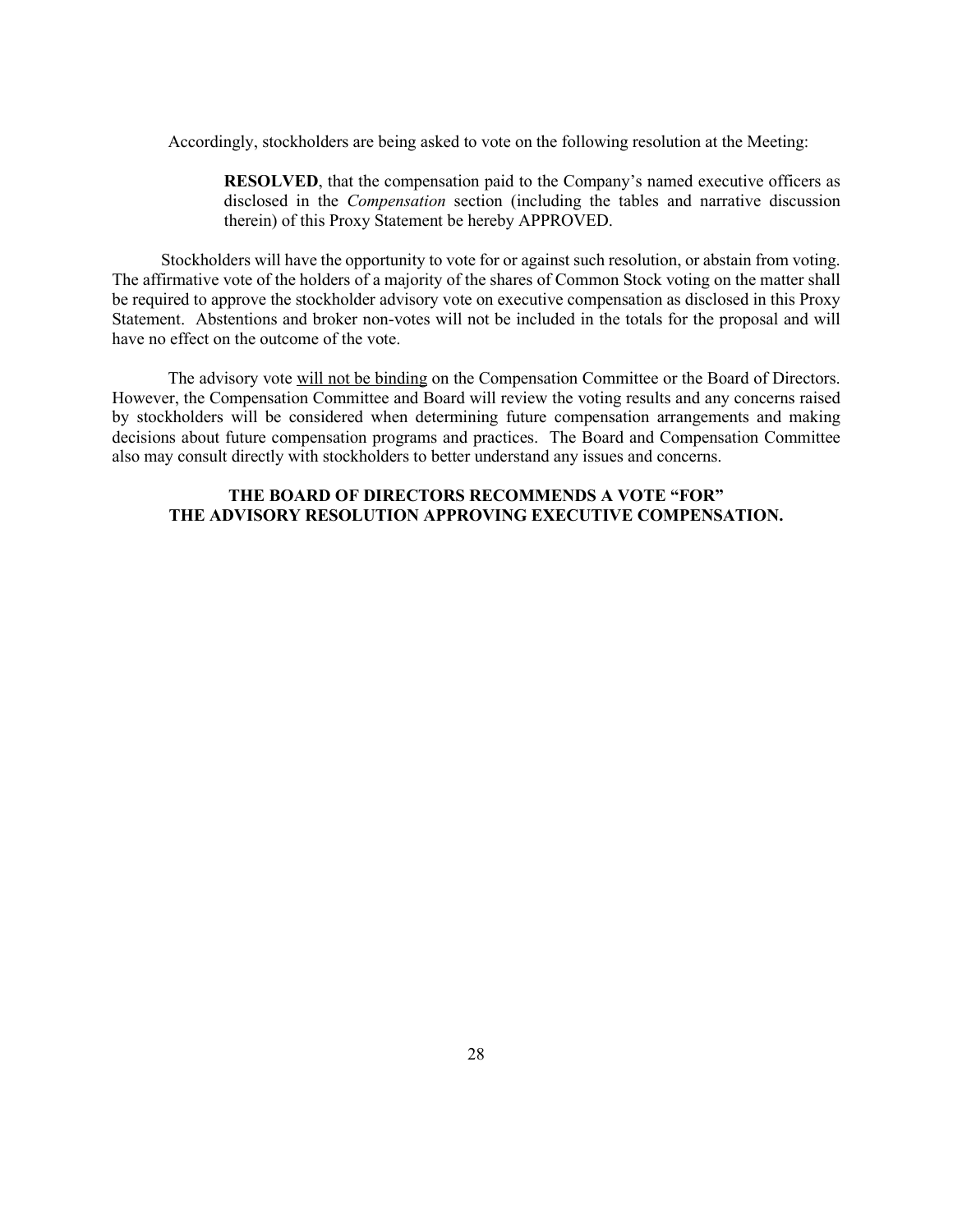# **PROPOSAL 3. RATIFICATION OF SELECTION OF INDEPENDENT REGISTERED PUBLIC ACCOUNTING FIRM**

### **Independent Registered Public Accounting Firm**

The Audit Committee has selected the firm of Wolf & Company, P.C. ("Wolf"), independent certified public accountants, to serve as the Company's independent registered public accounting firm for the fiscal year ending December 25, 2022. Wolf acted as the Company's independent registered public accounting firm for fiscal years 2020 and 2021.

It is expected that a member of Wolf will be present at the Meeting (in person or via video or teleconference) and will be available to respond to appropriate questions and make a statement if he or she so desires.

### **Fees**

*Audit Fees.* The aggregate fees billed by Wolf for professional services rendered for the audit of the Company's annual financial statements for fiscal years 2021 and 2020, and the reviews of the financial statements included in the Company's quarterly reports during fiscal years 2021 and 2020, were approximately \$120,000 and \$120,000, respectively.

*Audit-Related Fees.* No fees were billed by Wolf for assurance and related services that were reasonably related to the performance of its audit or review of the Company's financial statements for fiscal years 2021 and 2020.

*Tax Fees.* No fees were billed by Wolf for tax related services that were reasonably related to the performance of its audit or review of the Company's financial statements for fiscal years 2021 and 2020.

*All Other Fees.* In addition to the above, Wolf billed \$29,500 for fees related to the Company's registration statements on Form S-3 and Form S-8.

## **Pre-Approval Policies**

The Audit Committee approves the audit and permissible non-audit services performed by the Company's independent registered public accounting firm, in order to ensure that the provision of such services does not impair such firm's independence, in appearance or fact. In fiscal year 2021, the Audit Committee pre-approved all such services performed by Wolf.

## **Ratification**

Stockholder ratification of the appointment of the Company's independent registered public accounting firm is not required by the Company's By-laws or otherwise, but is being done as a matter of good corporate governance. If stockholders fail to ratify the selection, the Audit Committee will reconsider this selection. Even if the selection is ratified, the Audit Committee in its discretion may direct the appointment of a different independent registered public accounting firm at any time during the year if it determines that such a change would be in the best interests of the Company and its stockholders.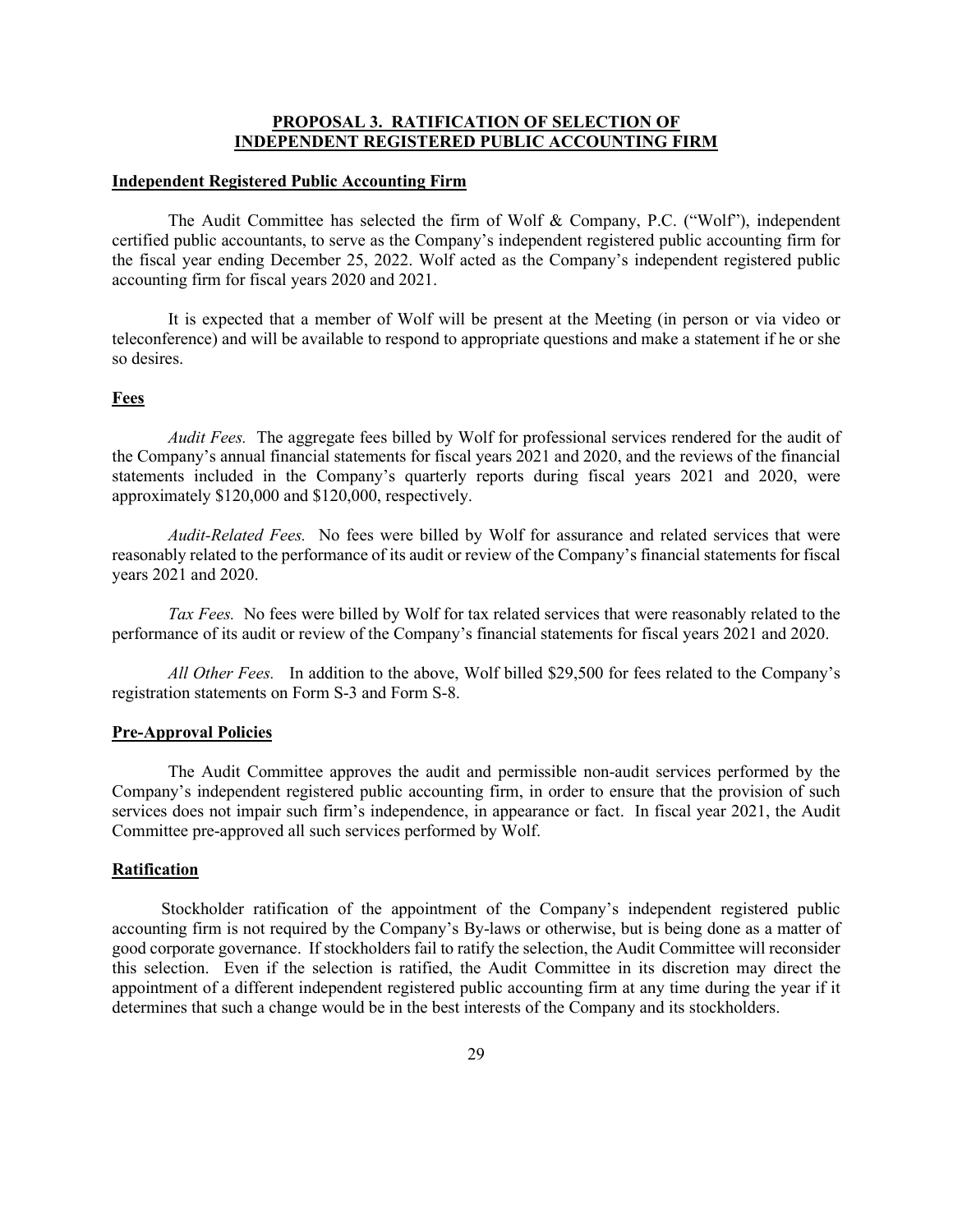The affirmative vote of the holders of a majority of the shares of Common Stock voting on the matter is required for the ratification of the selection of the independent registered public accounting firm. Abstentions and broker non-votes will not be included in the totals for the proposal and will have no effect on the outcome of the vote.

# **THE BOARD OF DIRECTORS RECOMMENDS A VOTE "FOR" THE RATIFICATION OF THE INDEPENDENT REGISTERED PUBLIC ACCOUNTING FIRM FOR FISCAL YEAR 2022.**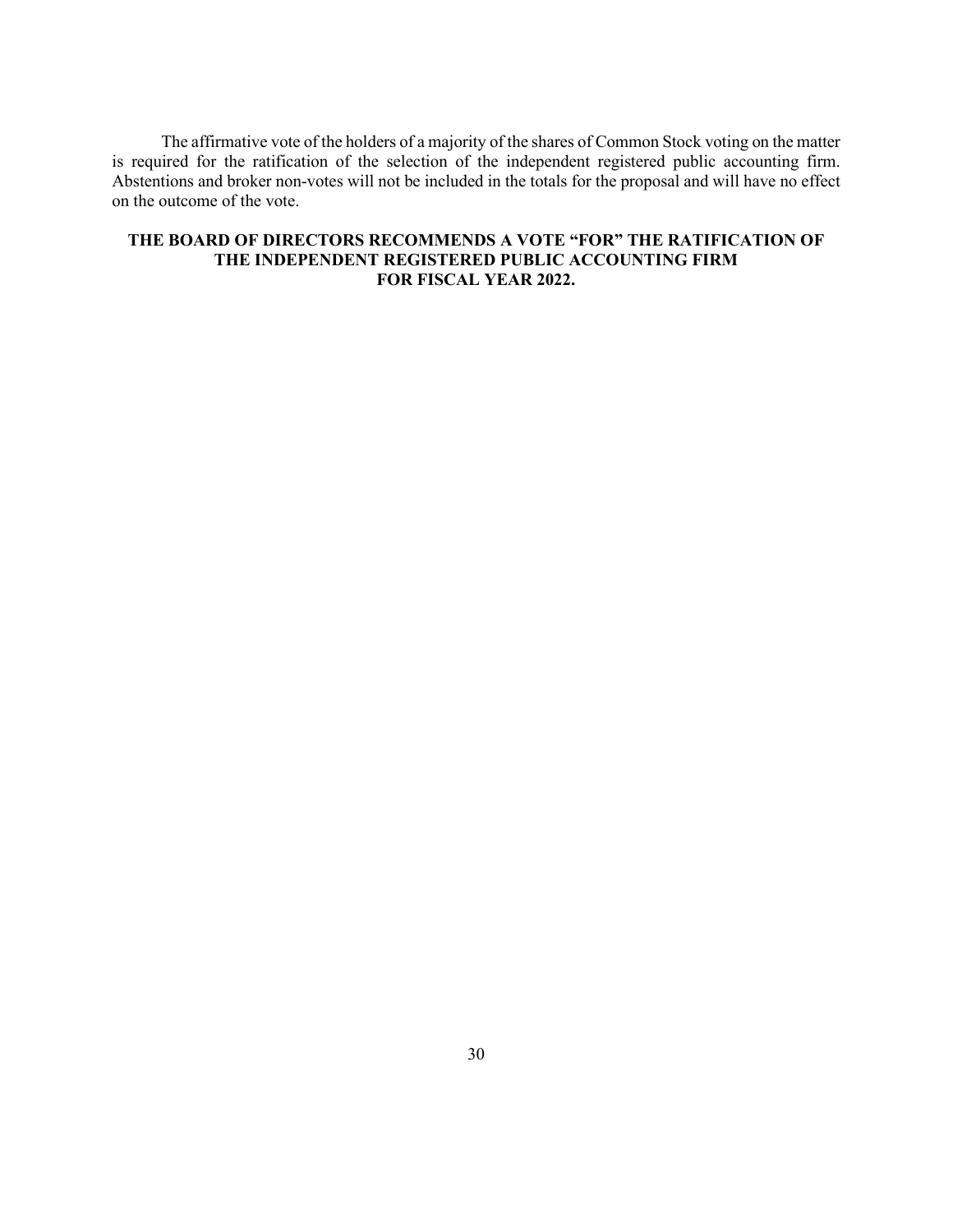## **SECURITY OWNERSHIP OF CERTAIN BENEFICIAL OWNERS AND MANAGEMENT**

The following table shows, as of March 11, 2022, the beneficial ownership of the Common Stock of the Company by (i) any person or group who is known to the Company to be the beneficial owner of more than 5% of the Company's Common Stock, (ii) each of the Company's directors and nominees, (iii) each of the Company's named executive officers, and (iv) all directors and named executive officers of the Company as a group. As of March 11, 2022, there were 14,396,287 shares of Common Stock outstanding.

| <b>Name and Address of</b><br><b>Beneficial Owner</b> <sup>(1)</sup>                    | <b>Amount and Nature of</b><br><b>Beneficial Ownership</b> <sup>(1)</sup> | <b>Percent of Class</b> |
|-----------------------------------------------------------------------------------------|---------------------------------------------------------------------------|-------------------------|
| 5% Holders                                                                              |                                                                           |                         |
| <b>CYB</b> Master LLC<br>Attn: Norman J. Wechsler<br>PO Box 4095<br>Pocatello, ID 83205 | 1,373,929(2)                                                              | 9.5%                    |
| Directors, Nominees and<br>Named Executive Officers                                     |                                                                           |                         |
| Grant C. Bennett                                                                        | 1,296,654                                                                 | $9.0\%$                 |
| Thomas M. Culligan                                                                      | 98,100(3)                                                                 | $\ast$                  |
| Francis J. Hughes, Jr.                                                                  | 537,776(4)                                                                | 3.7%                    |
| Ralph M. Norwood                                                                        | 182,425(5)                                                                | 1.3%                    |
| Daniel C. Snow, Ph.D.                                                                   | 19,208(6)                                                                 | *                       |
| Charles K. Griffith, Jr.                                                                | 42,792(7)                                                                 | $\ast$                  |
| Michael E. McCormack II                                                                 | 40,000(8)                                                                 | $\ast$                  |
| All directors and executive officers<br>as a group (7 persons)                          | 2,216,955(9)                                                              | 15.0%                   |

(1) Unless otherwise indicated, each of the persons named in the table has sole voting and investment power with respect to the shares set forth opposite such person's name. With respect to each person or group, percentages are calculated based on the number of shares beneficially owned, including shares that may be acquired by such person or group, within 60 days after March 11, 2022, upon the exercise of stock options or other purchase rights, but not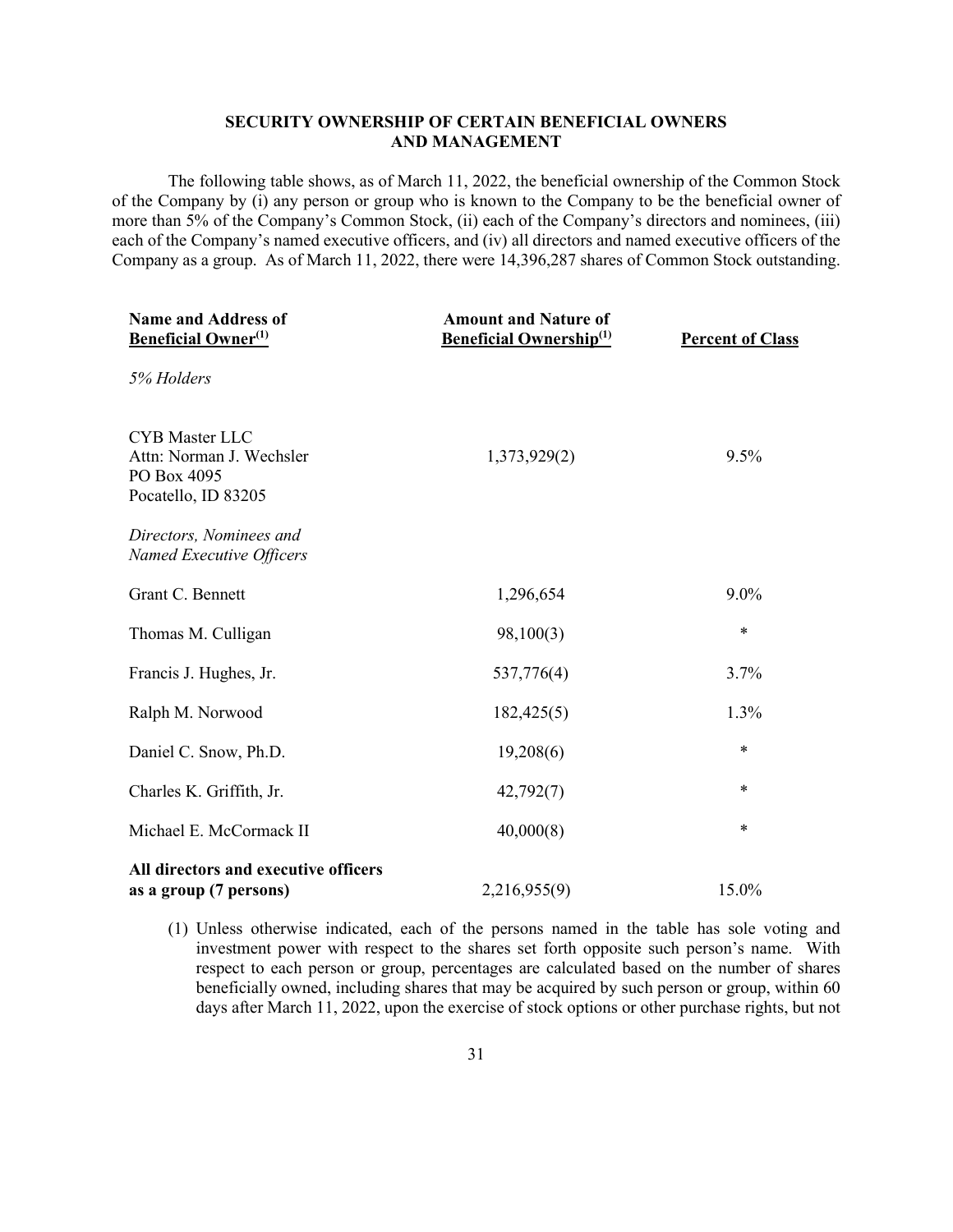the exercise of options or warrants held by any other person ("Presently Exercisable Options"). The address of Messrs. Bennett, Culligan, Griffith, Hughes, McCormack and Norwood and Dr. Snow is c/o CPS Technologies Corp., 111 South Worcester Street, Norton, Massachusetts 02766.

- (2) Consists of 1,373,929 shares owned by CYB Master LLC. Mr. Wechsler, manager and sole member of CYB Master LLC, may be deemed to be the beneficial owner of these shares by virtue of being the sole person in a position to direct the voting and investment decisions of CYB Master LLC.
- (3) Consists of 10,000 shares owned, and 88,100 shares of Common Stock issuable upon the exercise of Presently Exercisable Options, by Mr. Culligan.
- (4) Consists of 306,417 shares owned by ARD Master, L.P. as to which Mr. Hughes has a pecuniary interest, plus 98,259 shares owned, and 133,100 shares of Common Stock issuable upon the exercise of Presently Exercisable Options, by Mr. Hughes.
- (5) Consists of 21,325 shares owned, and 161,100 shares of Common Stock issuable upon the exercise of Presently Exercisable Options, by Mr. Norwood.
- (6) Consists of 6,108 shares owned, and 13,100 shares of Common Stock issuable upon the exercise of Presently Exercisable Options, by Dr. Snow.
- (7) Consists of 20,292 shares owned, and 22,500 shares of Common Stock issuable upon the exercise of Presently Exercisable Options, by Mr. Griffith.
- (8) Consists of 40,000 shares of Common Stock owned by Mr. McCormack.
- (9) Consists of 1,962,155 shares beneficially owned and 256,800 shares of Common Stock issuable to Messrs. Bennett, Culligan, Hughes, Norwood, Griffith, McCormack and Dr. Snow, upon the exercise of Presently Exercisable Options.

## **Change in Control**

The Company knows of no arrangements (including any pledge by any person of securities of the Company) that may result or have resulted in a change in control of the Company.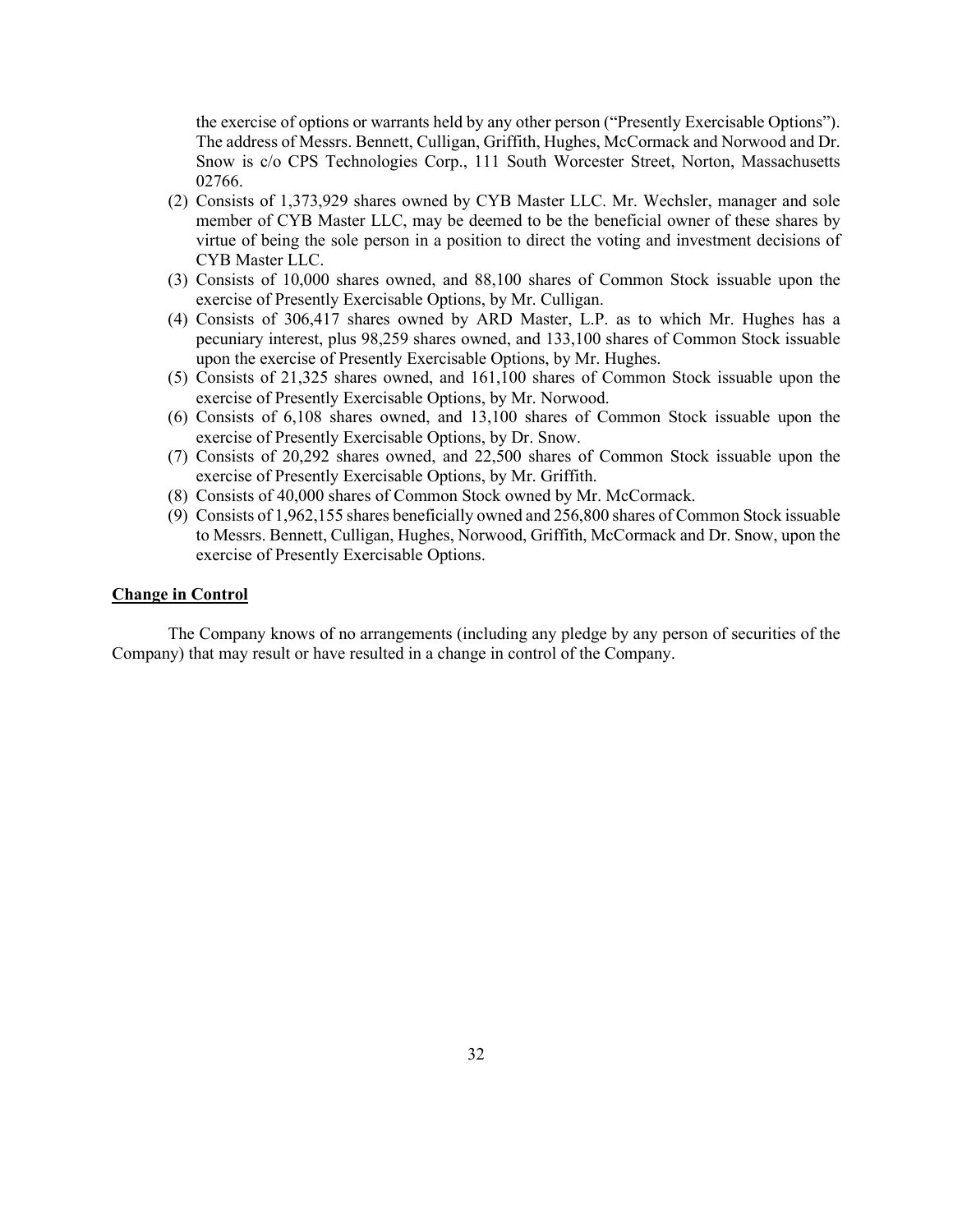## **ADDITIONAL INFORMATION**

## **Other Matters**

If any other matters are properly presented to the Meeting for action, it is intended that the persons named in the enclosed proxy card will vote on such matters in accordance with their best judgment and applicable law.

#### **Stockholder Proposals for 2023 Annual Meeting**

Proposals of stockholders for inclusion in the Proxy Statement and form of proxy, including director nominees, for the Company's 2023 Annual Meeting of Stockholders must be received by the Company at its principal executive offices no later than November 16, 2022, and must comply with the applicable requirements of federal securities laws and the Company's nomination procedures as discussed herein. Stockholder proposals received outside this process will be considered untimely if the Company is not provided written notice thereof no less than 30 days prior to the first anniversary of the date of notice given to stockholders for the prior year's annual meeting of stockholders, or February 14, 2023, but in no event is notice required to be given more than 50 days prior to the date of such meeting. In order to curtail controversy as to the date on which the Company received a proposal, it is suggested that proponents submit their proposals by certified mail, return receipt requested.

## **Expenses and Solicitations**

The cost of the solicitation of proxies will be borne by the Company. Proxies will be solicited principally through the mail. Further solicitation of proxies from some stockholders may be personally made by directors, officers and regular employees of the Company, by telephone, electronic mail, facsimile or special letter. No additional compensation, except for reimbursement of reasonable out-of-pocket expenses, will be paid for any such further solicitation by such individuals.

In addition, the Company may request banks, brokers, custodians, nominees, and fiduciaries to forward copies of the Company's proxy materials to those persons for whom they hold shares to request instructions for voting the proxies. The Company will reimburse any such persons for their reasonable outof-pocket costs.

## **Householding**

Certain stockholders who share the same address may receive only one copy of this Proxy Statement (which includes the Notice of Internet Availability of Proxy Materials) and the Company's 2021 Annual Report on Form 10-K in accordance with a notice delivered from such stockholders' bank, broker or other holder of record, unless the applicable bank, broker or other holder of record received contrary instructions. This practice, known as "householding," is designed to reduce printing and postage costs. If you own your shares through a bank, broker or other holder of record and wish to either stop or begin householding, you may do so, or you may request a separate copy of this Proxy Statement (which includes the Notice of Internet Availability of Proxy Materials), or the Annual Report, either by contacting your bank, broker or other holder of record at the telephone number or address provided in the above referenced notice, or by contacting the Company via telephone at (508) 222-0614 or in writing at CPS Technologies